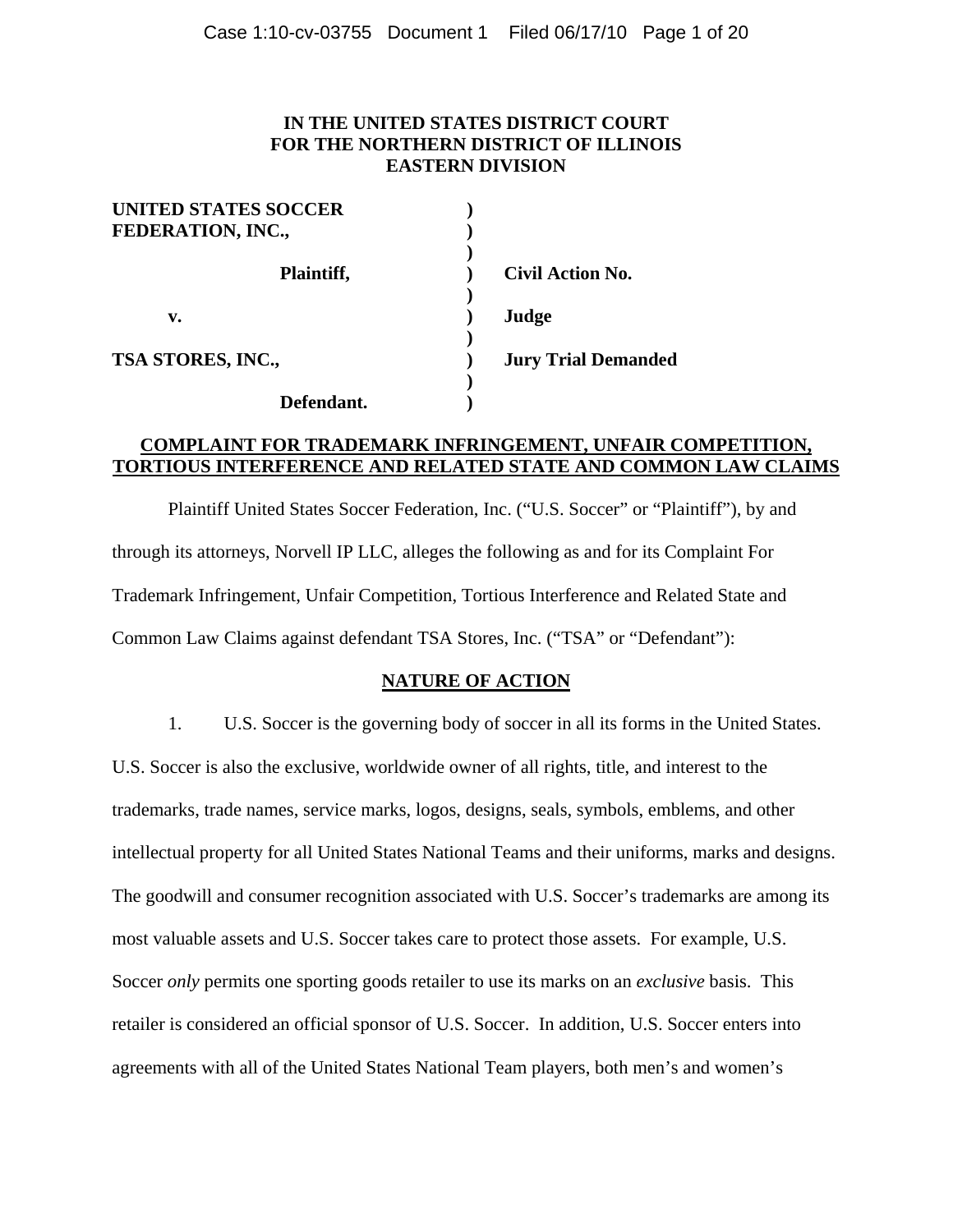### Case 1:10-cv-03755 Document 1 Filed 06/17/10 Page 2 of 20

through their respective player associations, prohibiting the players from making any endorsements or commercial appearances, or consenting to the use by any third party of their image or likeness, in which they appear in the official team uniform, or in any other attire bearing the marks and logos of U.S. Soccer, without the prior written consent and approval of U.S. Soccer.

2. TSA is a sporting goods retailer that operates under the name The Sports Authority and sells, *inter alia*, soccer equipment and apparel. TSA has begun airing advertisements around and during the 2010 FIFA World Cup and on the Internet (Facebook, Youtube) that include slow motion close-ups of the official crest and logo of U.S. Soccer, as well as related marks, and depicts a United States National Team member wearing the official team uniform, all without the consent of U.S. Soccer.

3. In addition to being an unfair and unjust business practice, TSA's misuse of U.S. Soccer's marks, logos and uniforms is likely to cause confusion, mistake and deception among consumers and give the false impression that U.S. Soccer has an authorized relationship with TSA, which it most clearly does not. TSA's actions therefore infringe upon U.S. Soccer's federal trademark rights, in violation of the Lanham Act (15 U.S.C. § 1114). TSA's actions also constitute unfair competition in violation of both federal (15 U.S.C. § 1125(a)) and state (815 Ill. Comp. Stat. 505/1 *et seq.* & 510/1 *et seq.*) statutes, and unfair competition and unjust enrichment in violation of Illinois common law.

4. Moreover, TSA also tortiously interfered with U.S. Soccer's contractual agreement with the player depicted in TSA's advertisement. As noted above, U.S. Soccer has entered into a collective bargaining agreement with the United States National Team Players Associations, which prohibits all of the United States National Team players from making any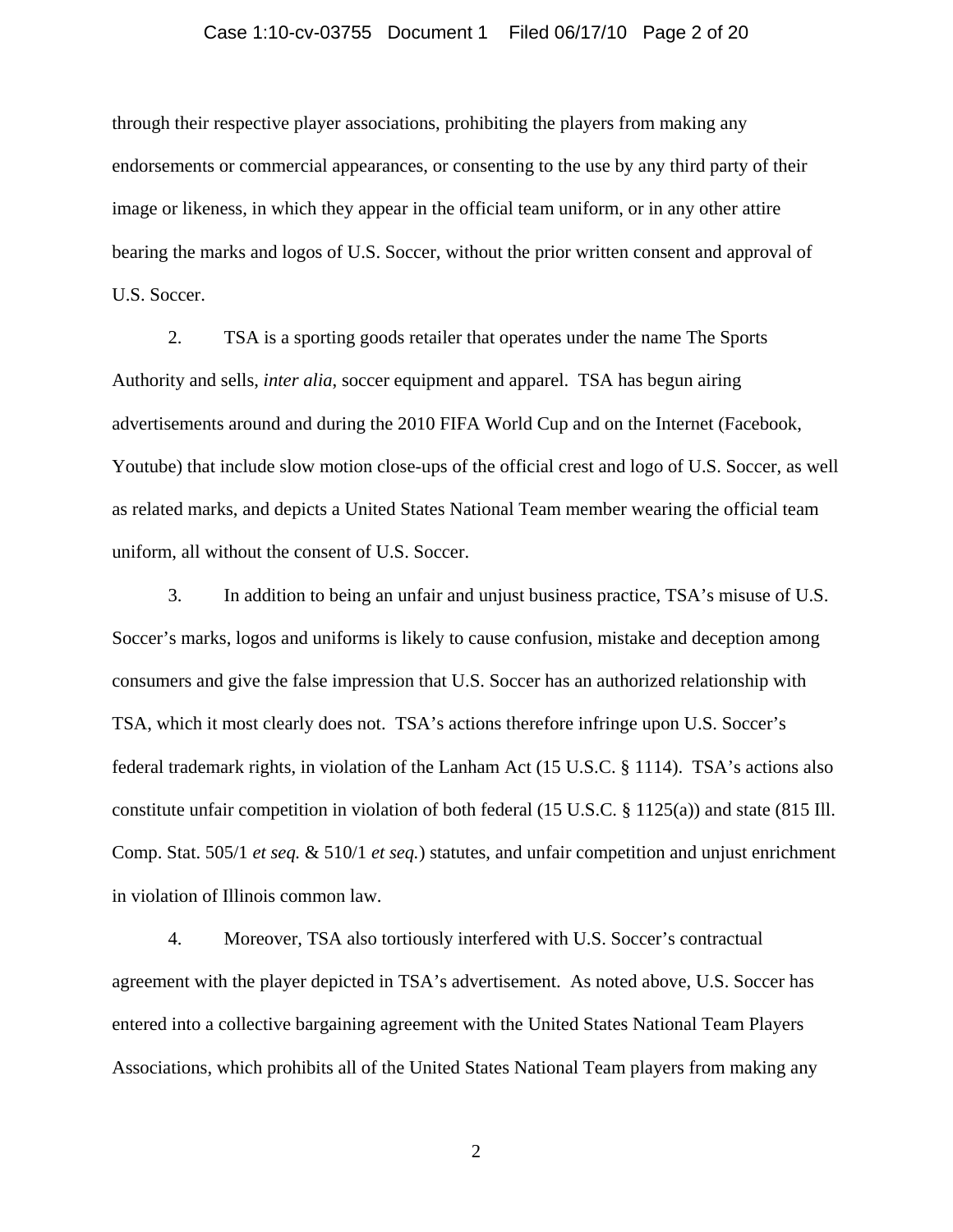### Case 1:10-cv-03755 Document 1 Filed 06/17/10 Page 3 of 20

endorsements or commercial appearances without the prior written consent and approval of U.S. Soccer. Notwithstanding these contracts, TSA encouraged and, upon information and belief, paid a National Team member to participate in its advertisement without the express approval of U.S. Soccer. Such conduct constitutes tortious interference in the contractual relations of another in violation of Illinois common law.

5. Accordingly, U.S. Soccer seeks: (1) an order declaring that TSA has committed these federal and state violations; (2) a temporary restraining order, preliminary injunctive relief and permanent injunctive relief prohibiting TSA from using U.S. Soccer's marks or any other confusingly similar marks; (3) entry of an award of damages to U.S. Soccer including actual damages or TSA's profits pursuant to 15 U.S.C. §§ 1117 and 1125(d); (4) treble and punitive damages; (5) pre-judgment interest for any damages awarded; (6) costs of suit incurred herein; (7) U.S. Soccer's attorneys' fees reasonably expended in this action; and (8) such other and further relief as the Court deems just and appropriate under the circumstances.

#### **PARTIES**

6. U.S. Soccer is, and at all times relevant hereto was, a New York not-for-profit corporation with its principal place of business in Chicago, Illinois.

7. Upon information and belief, TSA is, and at all times relevant hereto was, a Delaware corporation with its principal place of business in Englewood, Colorado.

### **JURISDICTION AND VENUE**

8. This Court has subject matter jurisdiction over this action pursuant to the Lanham Act, 15 U.S.C. § 1121, and 28 U.S.C. § 1331 (federal question jurisdiction), § 1338(a) and (b) (jurisdiction over trademark and unfair competition claims) and § 1367 (supplemental jurisdiction).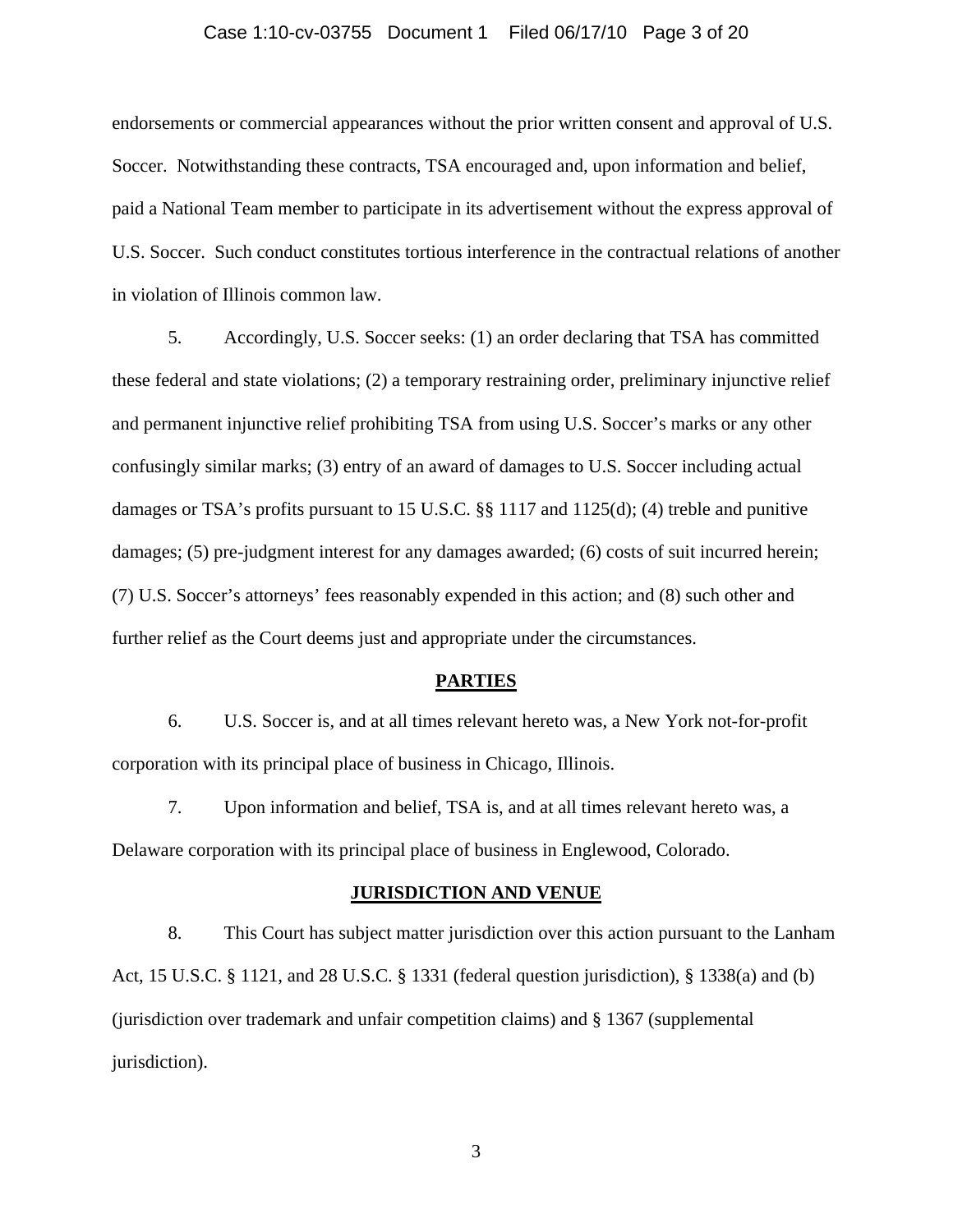### Case 1:10-cv-03755 Document 1 Filed 06/17/10 Page 4 of 20

9. This Court also has subject matter over this action pursuant to 28 U.S.C. § 1332, as U.S. Soccer and TSA are diverse parties that are citizens of different states, and the amount in controversy exceeds \$75,000.

10. This Court has personal jurisdiction over TSA because it actively solicits and engages in business in Illinois and this Judicial District, including, but not limited to, being registered to do business in Illinois, owning and operating thirty-one stores in Illinois, including four stores within the city of Chicago, and maintaining a registered agent for service of process in Illinois.

11. Venue is proper in this Court under 28 U.S.C. §§ 1391(b) and (c) because this Court has personal jurisdiction over TSA, and because a substantial part of the events giving rise to the claims alleged herein occurred in this Judicial District.

# **FACTUAL ALLEGATIONS**

# *United States Soccer Federation, Inc.*

12. Founded in 1913, U.S. Soccer is the national governing body for all soccer in the United States, and fields all national teams, including the Men's National Team ("MNT" or "National Team"), which is the professional soccer team that represents the United States at international competitions, including, but not limited to, the FIFA World Cup.

13. Over the last several decades, soccer in the United States has grown into an extremely popular sport. The United States has hosted three World Cups, the National Team is currently playing in its sixth consecutive FIFA World Cup, and the Women's National Team has won two Women's World Cups and two Olympic gold medals. These high-profile events have increased interest in the sport, as well as soccer equipment and merchandise, including official U.S. Soccer gear, the sales of which have increased significantly over the last several years.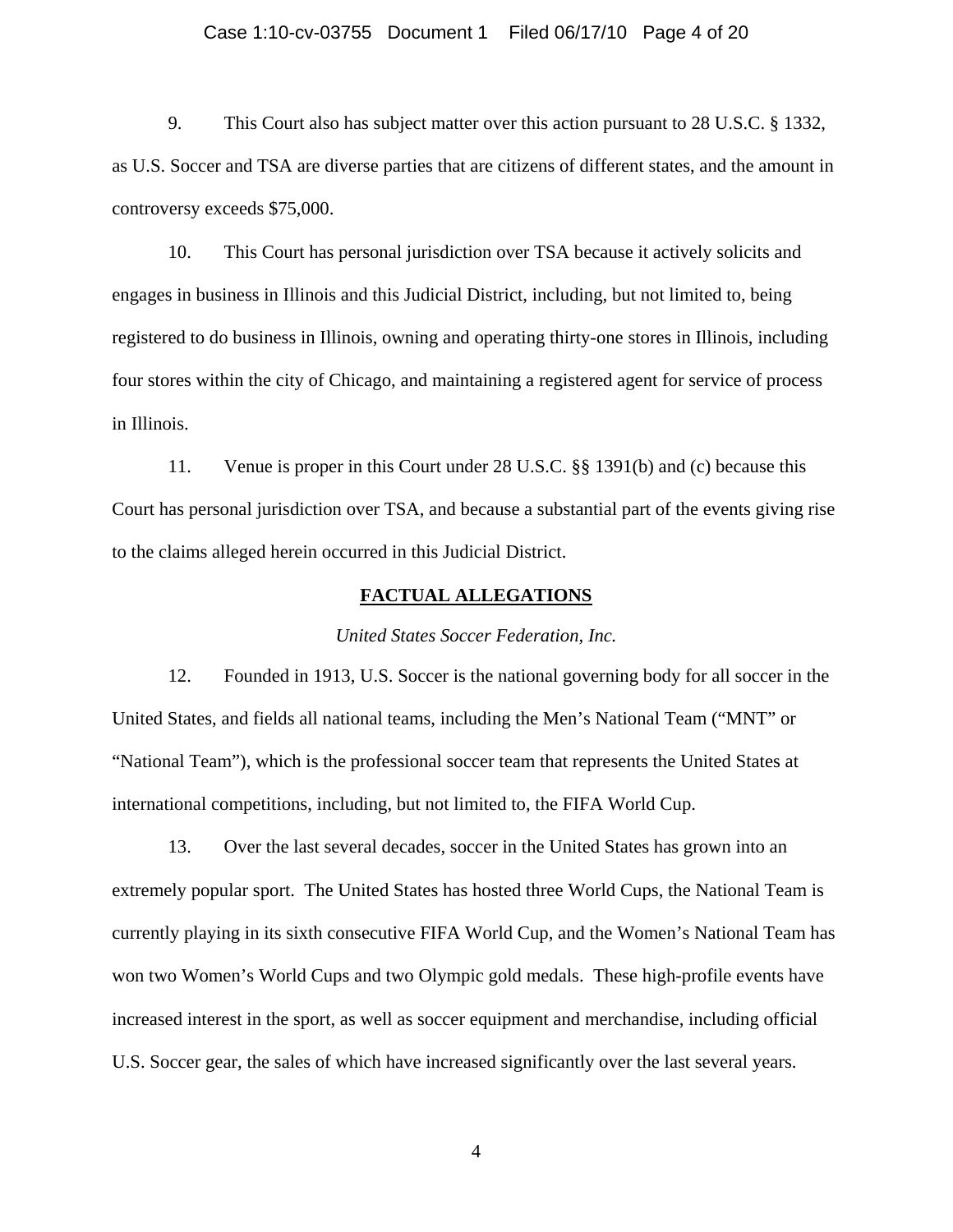# Case 1:10-cv-03755 Document 1 Filed 06/17/10 Page 5 of 20

14. Moreover, the 2010 FIFA World Cup, which began on June 11, 2010, has garnered impressive television ratings. The National Team's opening game against England on Saturday, June 12, 2010, drew more than 17 million viewers worldwide and exceeded the viewership both of the first four games of the NBA championship series and of the NHL's Stanley Cup finals.

### *U.S. Soccer's Registered Mark*

15. As part of the worldwide development of its brand, U.S. Soccer is the exclusive, worldwide owner of all rights, titles, and interest to the trademarks, trade names, service marks, logos, designs, seals, symbols, emblems, and other intellectual property for all United States National Teams and their uniforms, marks and designs, including those of the National Team. Indeed, U.S. Soccer owns approximately 15 registrations for marks covering various goods and services relating to, *inter alia*, U.S. Soccer and the United States National Teams.

16. Specifically, and particularly relevant to this dispute, U.S. Soccer has registered the following trademark with the United States Patent and Trademark Office (referred to herein as "U.S. Crest Logo Mark"):



U.S. Soccer filed its trademark application for the U.S. Crest Logo Mark on January 27, 1995 and registered the trademark on April 29, 1997, as U.S. Trademark No. 2,058436. The mark is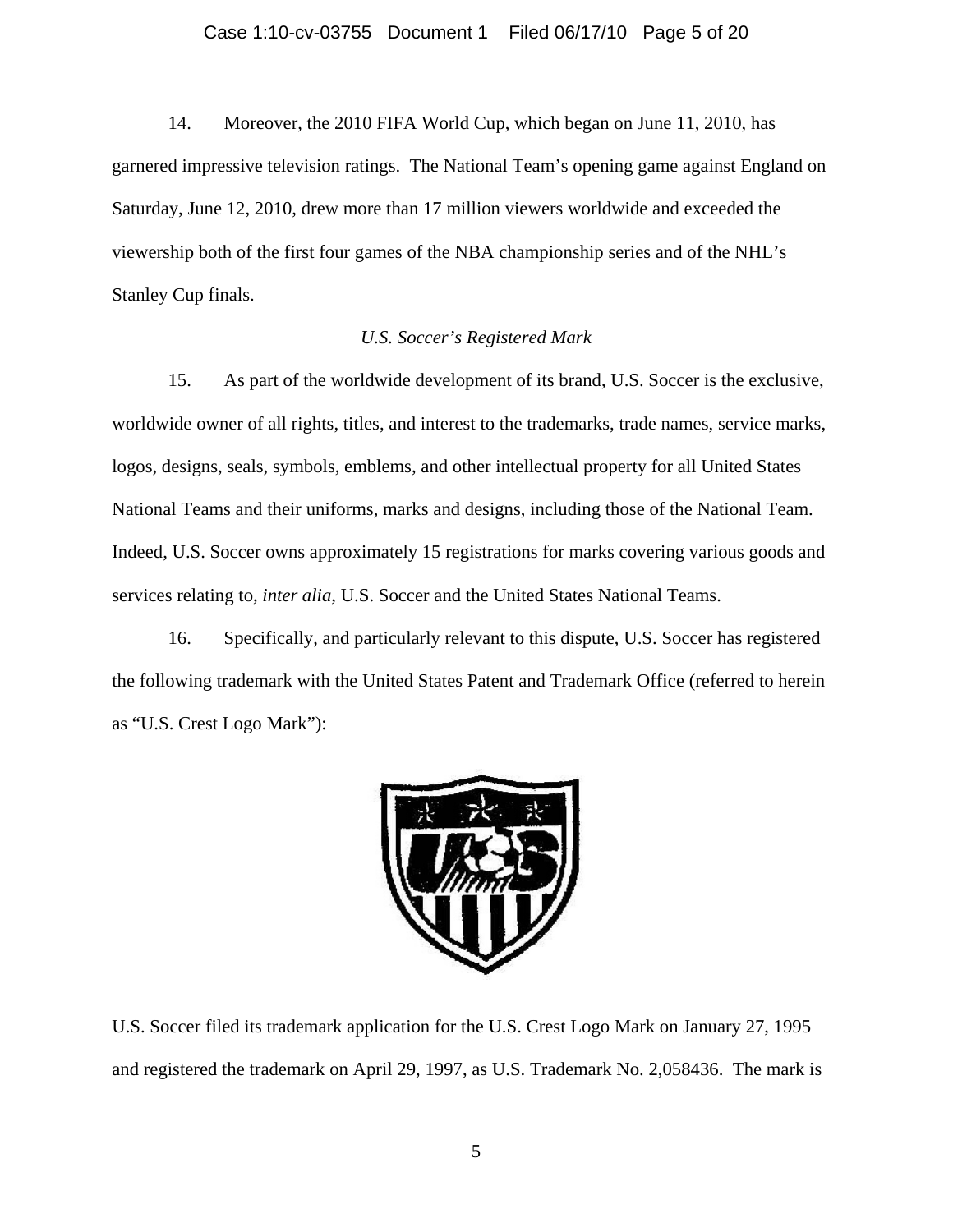### Case 1:10-cv-03755 Document 1 Filed 06/17/10 Page 6 of 20

legally and validly registered for a wide range of goods and services, including but not limited to clothing, namely polo shirts, entertainment in the nature of soccer exhibits and games and association services, namely promoting the interests of member soccer clubs, scheduling games, and promoting interest in soccer. Attached hereto as Exhibit A is a true and correct copy of the trademark registration certificate for the U.S. Crest Logo Mark.

17. The National Team uniforms prominently feature the U.S. Crest Logo Mark. The following is an example of the current "away" uniform displaying that mark:



18. U.S. Soccer has registered the U.S. Crest Logo Mark for other goods and services and has registered other similar marks featuring the words US SOCCER and/or similar design elements. These marks are legally and validly registered on the Principal Register of the United States Patent and Trademark Office. Attached hereto as Exhibits B through I are true and correct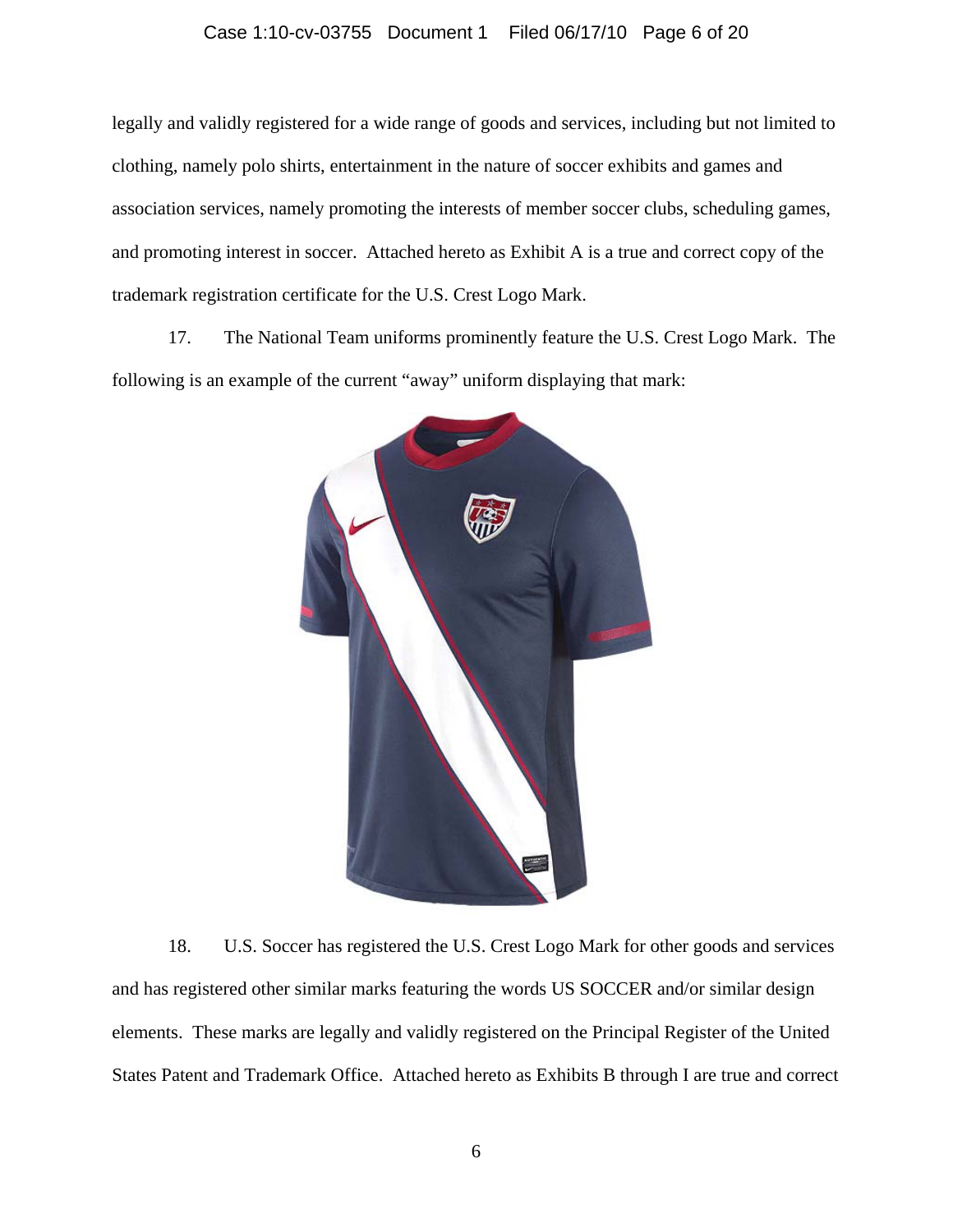### Case 1:10-cv-03755 Document 1 Filed 06/17/10 Page 7 of 20

copies of the trademark registration certificates for these other marks. The U.S. Crest Logo Mark and these other marks are referred to herein as the "U.S. Soccer Marks."

19. Pursuant to 15 U.S.C. § 1057(b), U.S. Soccer's federal registration certificates are prima facie evidence of the validity of its U.S. Soccer Marks as well as U.S. Soccer's ownership and exclusive right to use its U.S. Soccer Marks in connection with the goods and services identified in the registration certificates. Moreover, U.S. Soccer's federal registration for the U.S. Crest Logo Mark is incontestable under 15 U.S.C. § 1065. U.S. Soccer's incontestable registration is conclusive evidence of the validity of the mark listed in the registration, U.S. Soccer's ownership of the mark, and U.S. Soccer's exclusive right to use the mark in commerce in connection with the identified goods.

20. TSA had constructive notice of U.S. Soccer's ownership of federally registered rights to the U.S. Crest Logo mark under 15 U.S.C. § 1072, at least as of April 29, 1997.

21. U.S. Soccer has spent a great deal of time, money and effort in the promotion of soccer in the United States, raising the level of awareness regarding United States soccer in the world and establishing public recognition of the U.S. Soccer Marks, such that the public will identify them with the U.S. Soccer and the National Team. For example, U.S. Soccer has extensively used the U.S. Soccer Marks on its website at www.ussoccer.com and in promotions for events involving the National Team, like the 2010 FIFA World Cup.

22. As a result of these efforts, the U.S. Soccer Marks are some of U.S. Soccer's most valuable assets.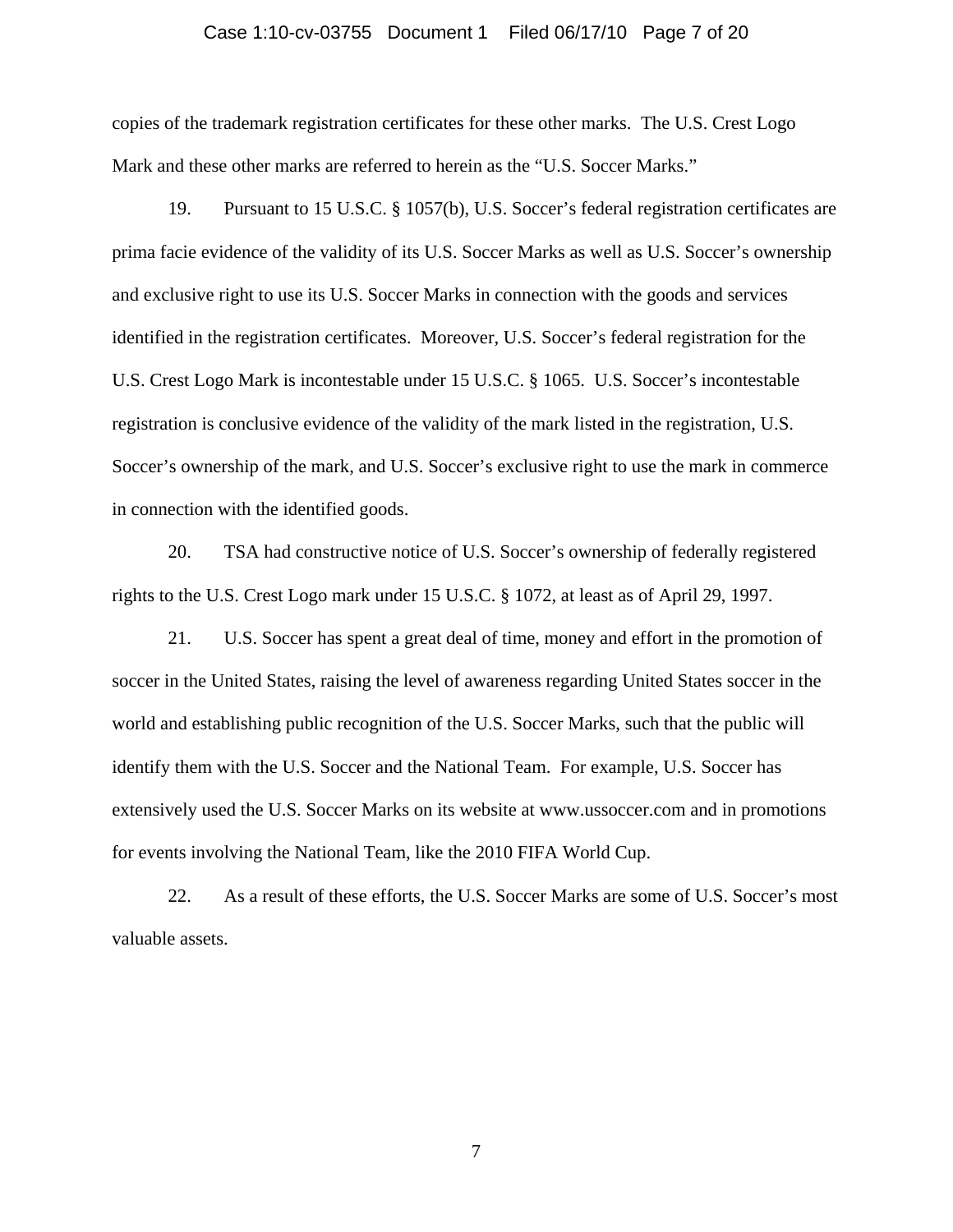# *U.S. Soccer's Agreements With National Team Members*

23. The National Team uniforms are provided to National Team members and are

only intended to be used or worn during officially sanctioned U.S. Soccer events and games or

with the express written consent of U.S. Soccer.

24. In fact, U.S. Soccer entered into a collective bargaining agreement with the

players' union, the United States National Soccer Team Players Association, that limits the

players' abilities to endorse, market or promote products, including through the wearing of the

National Team uniforms. Specifically, the parties' contract provides:

(a) Because of [U.S. Soccer's] concern that the public might be misled to believe that a particular product or event is endorsed or sponsored by [U.S. Soccer] and the need of [U.S. Soccer] to preserve its reputation and integrity as the National Governing Body for the sport of soccer in the United States, Player agrees that Player shall not:

(i) use the name or logos of the Team or [U.S. Soccer] for any purpose . . .

(ii) use any uniform of the Team or [U.S. Soccer] for any purpose other than appearing in a match as requested by [U.S. Soccer] unless Player shall have received prior written consent and approval of [U.S. Soccer.] . . .

(iii) make any endorsements or commercial appearances, sponsor any products, or use or consent to use by any third party of any name, picture or likeness of Player in which Player appears, either alone or with others, in the official Team uniform, or any attire which closely resembles or is confusingly similar to the official Team uniform, or in any attire whatsoever bearing or displaying the marks and/or logos of either [U.S. Soccer] or the Team unless Player(s) shall have received the prior written consent and approval of [U.S. Soccer.] ...

(v) engage in marketing efforts, alone or with others, as the Team or in his capacity as a Team player that will lead someone to believe that [U.S. Soccer] has endorsed a business, product or service. Nothing in this Agreement shall be deemed to give any Player or the Players Association the right, without [U.S. Soccer's]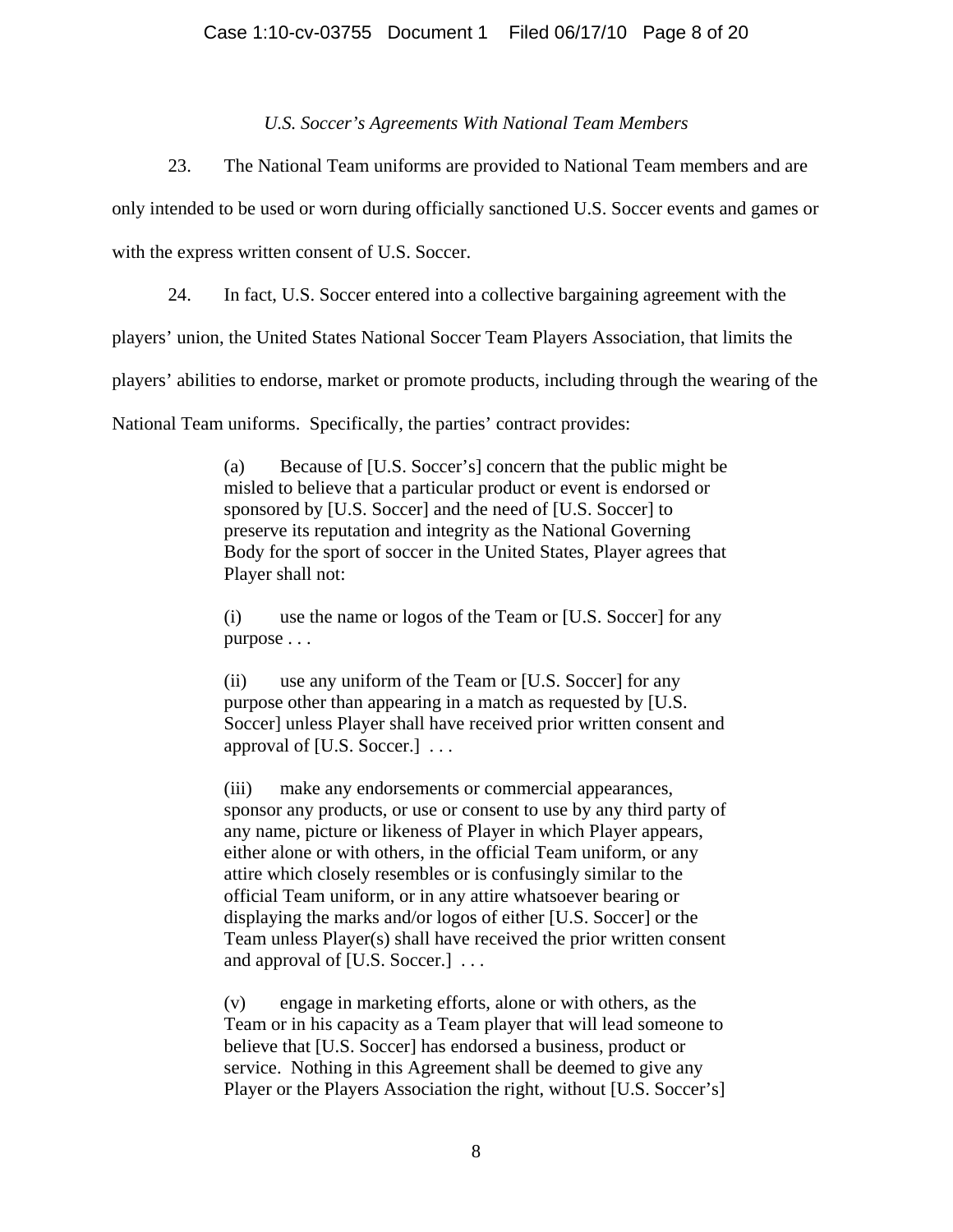prior written consent, to state or imply that [U.S. Soccer] has endorsed a product, service, or business.

25. The contract between U.S. Soccer and the National Team players (including Taylor Twellman) is, and has been at all relevant times hereto, in full force and effect and does not terminate until December 31, 2010.

# *U.S. Soccer's Official Sponsors*

26. As noted in U.S. Soccer's agreement with the National Team players, U.S. Soccer is and has always been concerned about protecting its reputation and integrity regarding the products and/or events that it endorses and/or sponsors. To that end, U.S. Soccer has identified certain "official" sponsors, including an official Sporting Goods Retailer – Dick's Sporting Goods ("Dick's") – to which U.S. Soccer licenses its property on an exclusive basis. U.S. Soccer has clearly identified these official sponsors on its website at

http://www.ussoccer.com/About/Sponsors.aspx (last visited June 16, 2010).

27. Dick's is exclusively licensed to, *inter alia*, use U.S. Soccer's trademarks, including the U.S. Soccer Marks at issue in this litigation, "in both national and local market advertising, marketing, and promotional campaign collateral material" and "the likeness of approved [U.S. Soccer] Team athletes."

*TSA's Unauthorized Use Of The U.S. Crest Logo Mark And The National Team Uniform* 

28. Upon information and belief, TSA is a retailer specializing in sporting goods that operates approximately 450 stores in 45 U.S. states under the name "The Sports Authority". TSA also sells products on its website, www.sportsauthority.com.

29. Recently, U.S. Soccer became aware that TSA was running an advertisement that featured a member of the National Team who is still under contract with U.S. Soccer, as well as the National Team uniform prominently displaying the U.S. Crest Logo Mark. Upon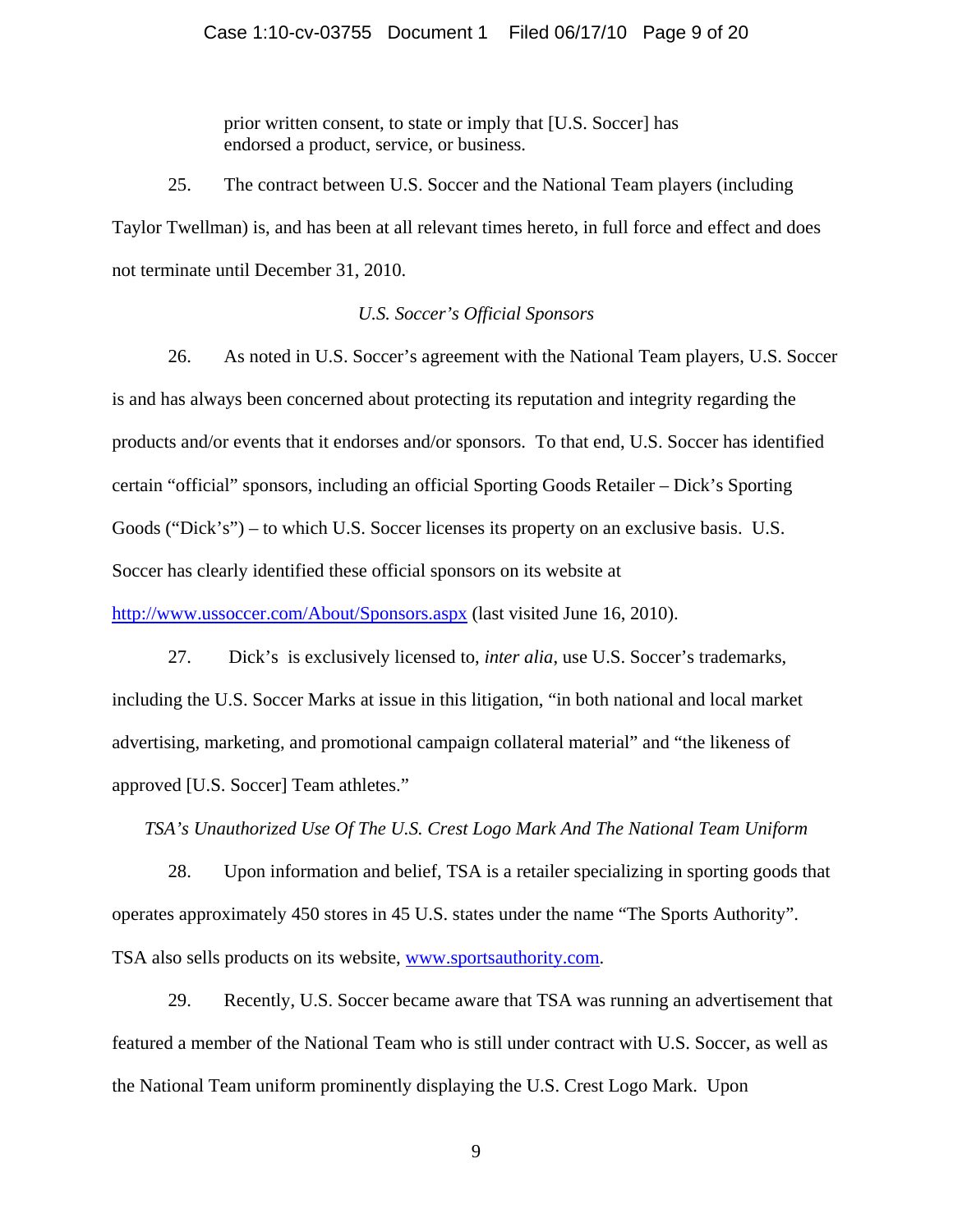# Case 1:10-cv-03755 Document 1 Filed 06/17/10 Page 10 of 20

information and belief, TSA planned to and did run this advertisement during the United States versus England game of the 2010 FIFA World Cup on Saturday, June 12, 2010.

30. As noted, TSA's advertisement features a National Team member, Taylor Twellman, together with retired NFL star Michael Strahan. Mr. Twellman and Mr. Strahan were pictured wearing official National Team uniforms and the advertisement featured several closeup shots of U.S. Crest Logo Mark on the uniform and a soccer ball in slow motion. Still images from these close-up shots are shown below compared to the U.S. Crest Logo Mark:







U.S. Soccer did not give TSA permission to display these logos or to allow Mr. Twellman to appear in this advertisement "in the official Team uniform, or any attire which closely resembles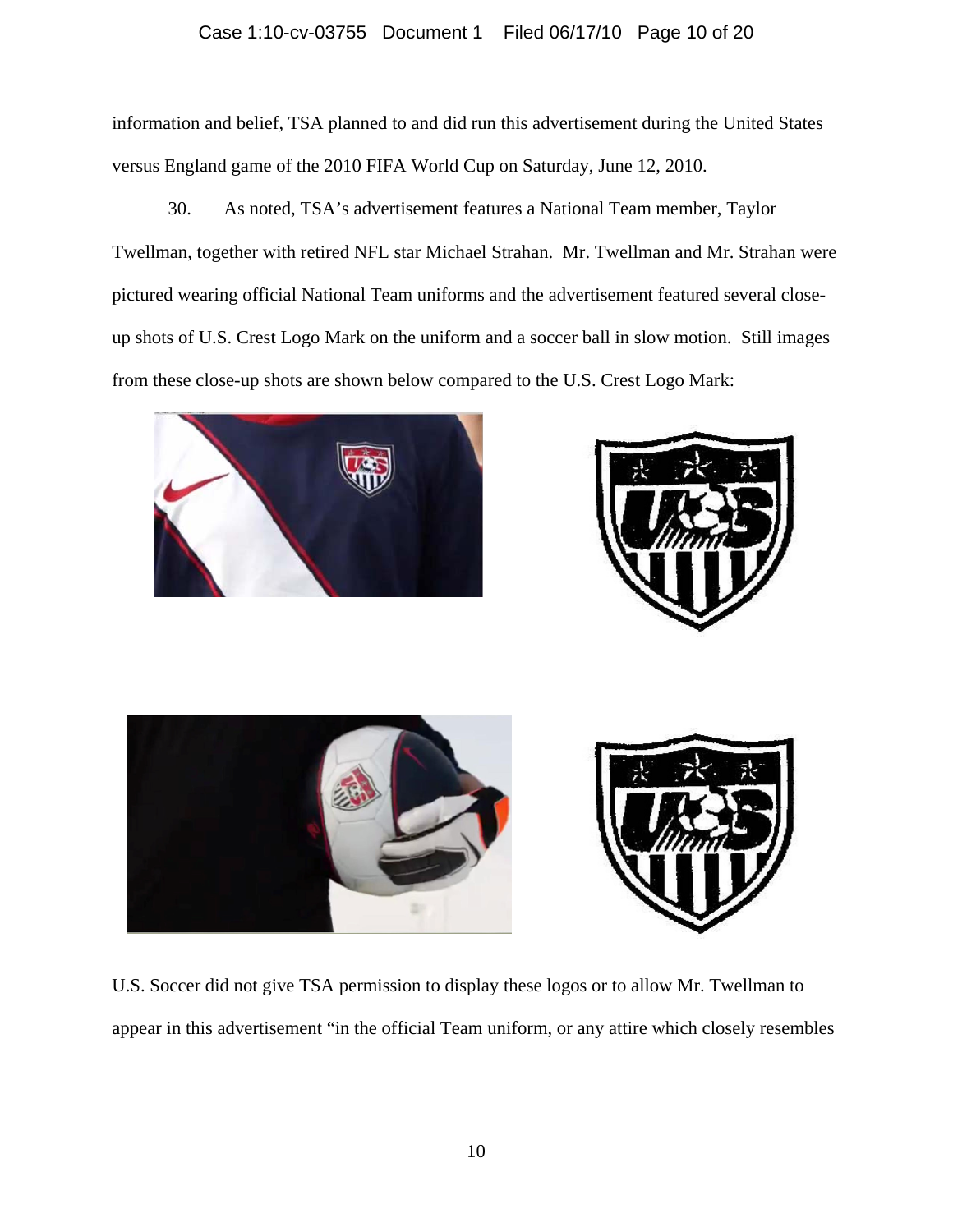#### Case 1:10-cv-03755 Document 1 Filed 06/17/10 Page 11 of 20

or is confusingly similar to the official Team uniform, or in any attire whatsoever bearing or displaying the marks and/or logos of either [U.S. Soccer] or the Team."

31. Moreover, TSA's use of the U.S. Crest Logo Mark and the National Team uniform interferes with U.S. Soccer's contract with Dick's, and Dick's exclusive right to use the U.S. Soccer Marks. In fact, U.S. Soccer's agreement with Dick's specifically identifies TSA as a competitor of Dick's and as an entity that cannot be granted any marketing rights by U.S. Soccer.

32. After learning of TSA's unauthorized use of the U.S. Crest Logo Mark and the National Team uniform, U.S. Soccer sent a cease and desist letter to TSA on June 11, 2010, demanding that TSA "immediately and permanently cease and desist the distribution, advertising, display or other use of any advertisements or other material depicting U.S. Soccer's intellectual property, including but not limited to the Men's National Team uniform."

33. Moreover, U.S. Soccer informed TSA that: (a) U.S. Soccer holds exclusive ownership in the U.S. Crest Logo Mark and the National Team's uniform, mark and design and had not authorized TSA to use such marks; (b) U.S. Soccer has an agreement with the National Team players, including Mr. Twellman, prohibiting them from appearing in advertisements without the express approval of U.S. Soccer and, again, U.S. Soccer had not given any member or member of the National Team permission to appear in TSA's advertisements; and (c) U.S. Soccer has an exclusive marketing agreement with Dick's, with which TSA's advertisement directly interfered.

34. Despite receiving this letter on June 11, 2010, TSA authorized the broadcast of the infringing advertisement on June 12, 2010 during the United States and England match of the 2010 FIFA World Cup that day. As discussed above, this match drew a significant television audience worldwide.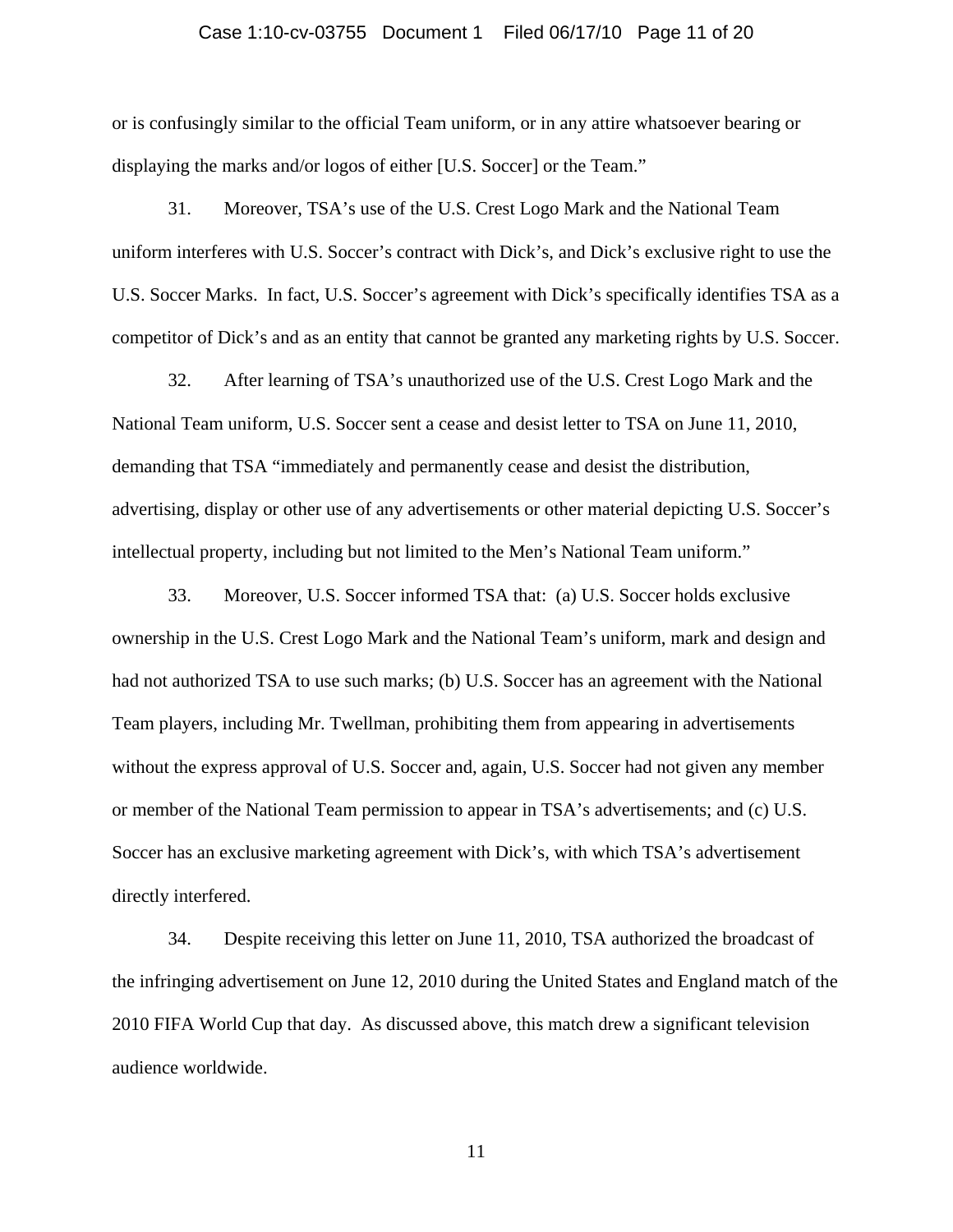#### Case 1:10-cv-03755 Document 1 Filed 06/17/10 Page 12 of 20

35. On June 16, 2010, TSA responded in writing to U.S. Soccer's June 11, 2010 cease and desist letter and indicated that it would not cease the broadcast of the advertisement.

36. U.S. Soccer has been informed that TSA plans to have the infringing advertisement aired again during the United States versus Slovenia match of the 2010 FIFA World Cup, which is scheduled to be broadcast on ESPN and ESPN2 on Friday, June 18, 2010 at 9:00 a.m. Central Daylight Time.

37. Upon further information and belief, TSA has unjustly profited, and continues to profit unjustly, by displaying without authorization the U.S. Crest Logo Mark and the National Team uniform in the infringing advertisement.

#### **FIRST CLAIM FOR RELIEF**

#### **(Trademark Infringement under the Lanham Act – 15 U.S.C. § 1114(1))**

38. U.S. Soccer repeats and re-alleges the allegations made in Paragraphs 1 through 37 as if fully stated herein.

39. As stated above, U.S. Soccer owns the U.S. Soccer Marks of which TSA is and has been aware.

40. TSA has displayed, and continues to display, the U.S. Crest Logo Mark in its advertisements without a valid license or the consent of U.S. Soccer. TSA's actions are likely to have caused and will continue to cause confusion, mistake and deception both among consumers intending to purchase official U.S. Soccer sporting goods and as to the affiliation, connection, sponsorship, partnership and/or association of TSA with U.S. Soccer. TSA's actions are in violation of 15 U.S.C. § 1114(1).

41. By committing these acts, TSA has willfully infringed the U.S. Soccer Marks and TSA had deprived and continues to deprive U.S. Soccer of the ability to control the consumer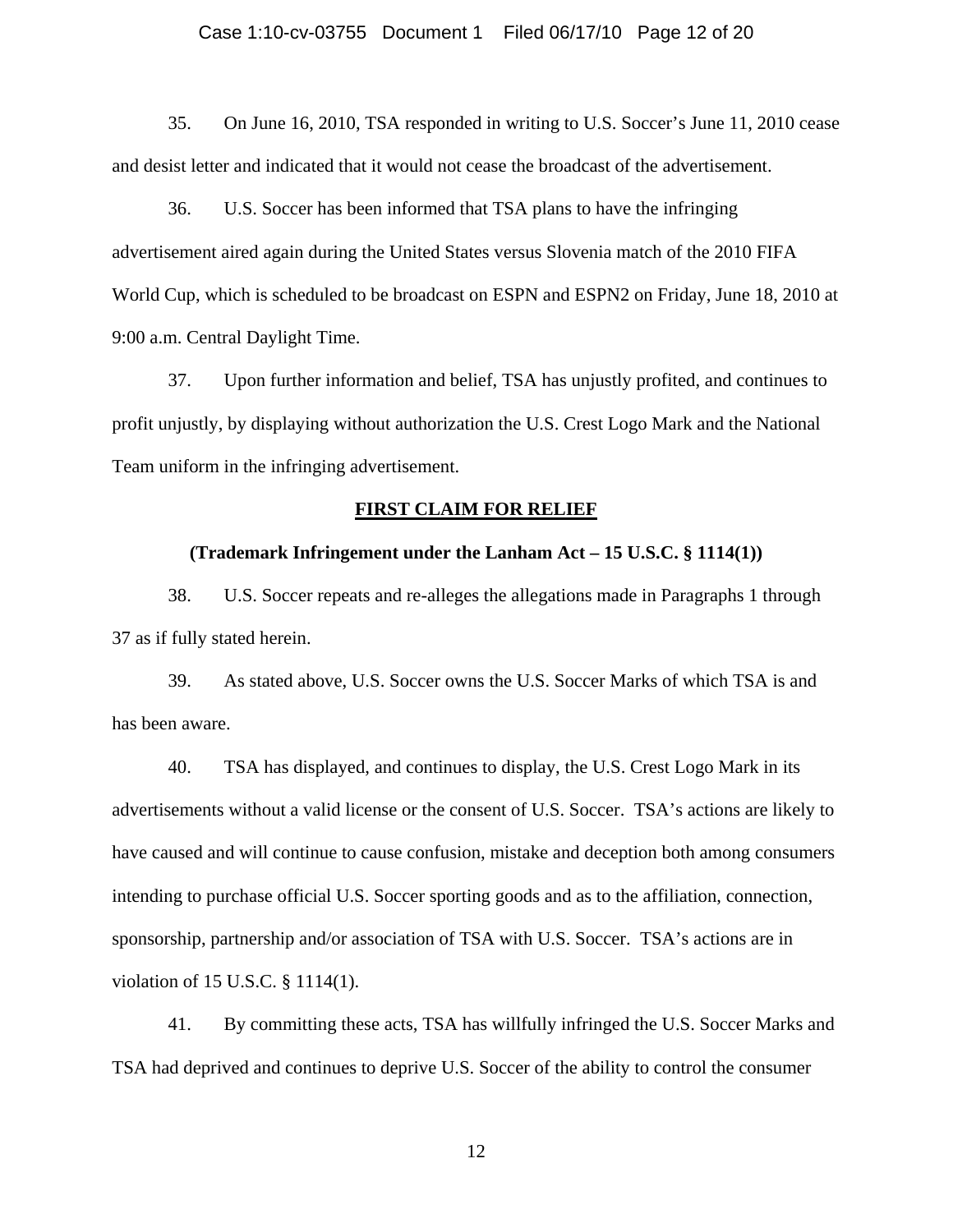perception of its brands, placing the valuable reputation and goodwill of U.S. Soccer in the hands of TSA, over whom U.S. Soccer has no control.

42. TSA's willful infringement of the U.S. Soccer Marks has caused, and will continue to cause, U.S. Soccer to suffer damages in an amount to be determined at trial.

43. TSA's willful infringement of the U.S. Soccer Marks has also caused, and, if not permanently enjoined, will continue to cause, U.S. Soccer to suffer irreparable harm.

### **SECOND CLAIM FOR RELIEF**

### **(Unfair Competition under the Lanham Act – 15 U.S.C. § 1125(a))**

44. U.S. Soccer repeats and re-alleges the allegations made in Paragraphs 1 through 43 as if fully stated herein.

45. TSA's use of the U.S. Soccer Marks and the National Team uniform, which consumers currently exclusively associate with U.S. Soccer, in its advertisement has likely caused and will continue to cause confusion, mistake and deception among consumers intending to purchase official U.S. Soccer sporting goods as to the affiliation, connection, sponsorship, partnership and/or association of TSA with U.S. Soccer. TSA's actions are in violation of 15 U.S.C. § 1125(a).

46. By committing these acts, TSA has willfully infringed the U.S. Soccer Marks and its rights in the National Team Uniform and TSA has deprived and continues to deprive U.S. Soccer of the ability to control the consumer perception of its brand, placing the valuable reputation and goodwill of U.S. Soccer in the hands of TSA, over whom U.S. Soccer has no control.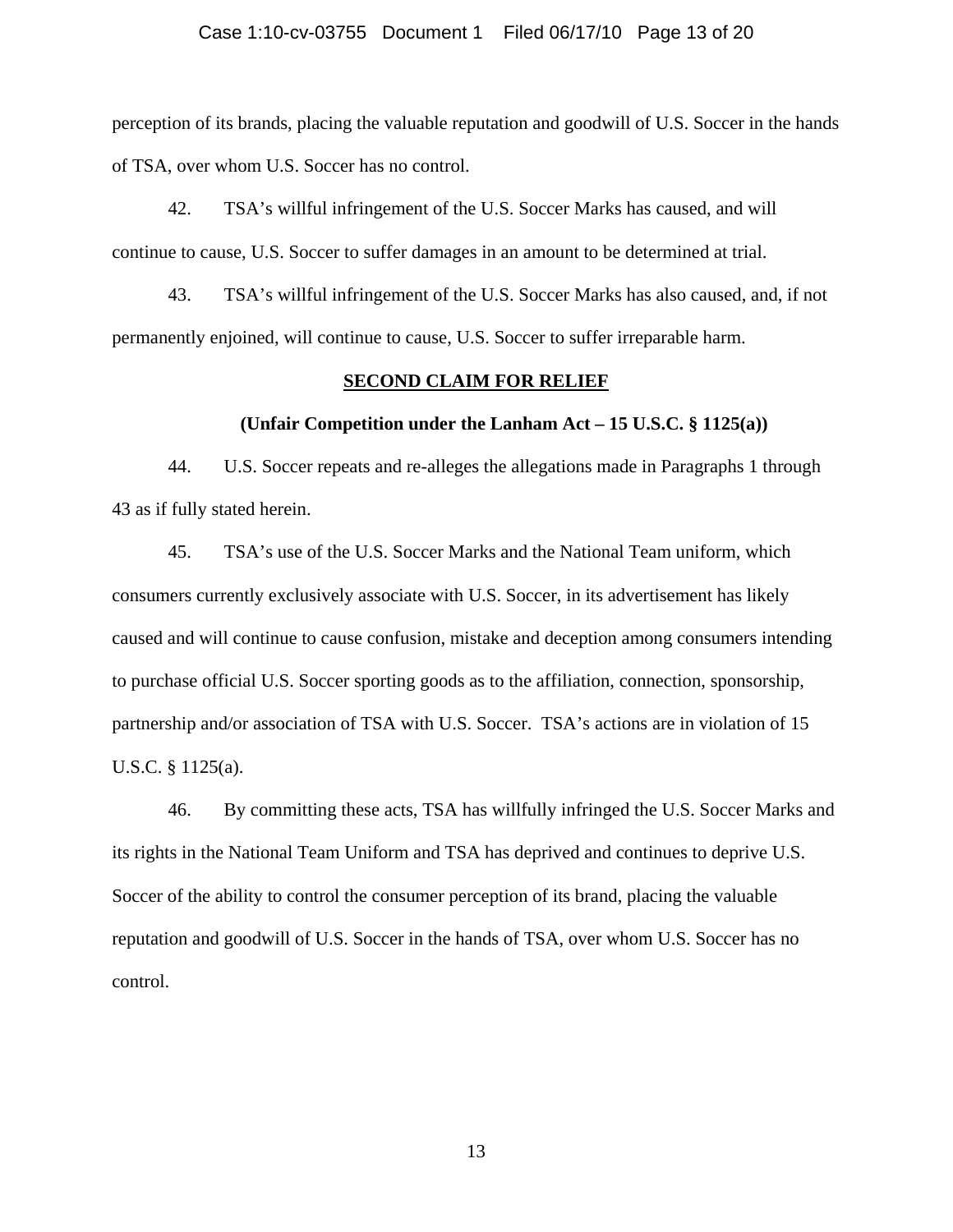47. As a result of its conduct, TSA has willfully caused, and will continue to cause, U.S. Soccer to suffer damages. Moreover, TSA has and will continue to profit from its acts of unfair competition.

48. TSA's acts of unfair competition have also caused, and, if not preliminarily and permanently enjoined, will continue to cause, U.S. Soccer to suffer irreparable harm.

# **THIRD CLAIM FOR RELIEF**

# **(Tortious Interference with Contractual Relations – Illinois Common Law)**

49. U.S. Soccer repeats and re-alleges the allegations made in Paragraphs 1 through 48 as if fully stated herein.

50. U.S. Soccer has a valid and enforceable contract with members of the National Team, including Taylor Twellman, who appeared in TSA's advertisement.

51. TSA is and has been aware of this contract.

52. TSA has committed, and continues to commit, an intentional and unjustified inducement of a breach of this contract by encouraging and, upon information and belief, paying Taylor Twellman to participate in TSA's advertisement without the express approval of U.S. Soccer.

53. TSA's wrongful conduct has caused, and will continue to cause, Taylor Twellman to breach this contract.

54. TSA's wrongful conduct has caused, and will continue to cause, U.S. Soccer to suffer damages in an amount to be determined at trial.

55. TSA's wrongful conduct has also caused, and, if not permanently enjoined, will continue to cause, U.S. Soccer to suffer irreparable harm.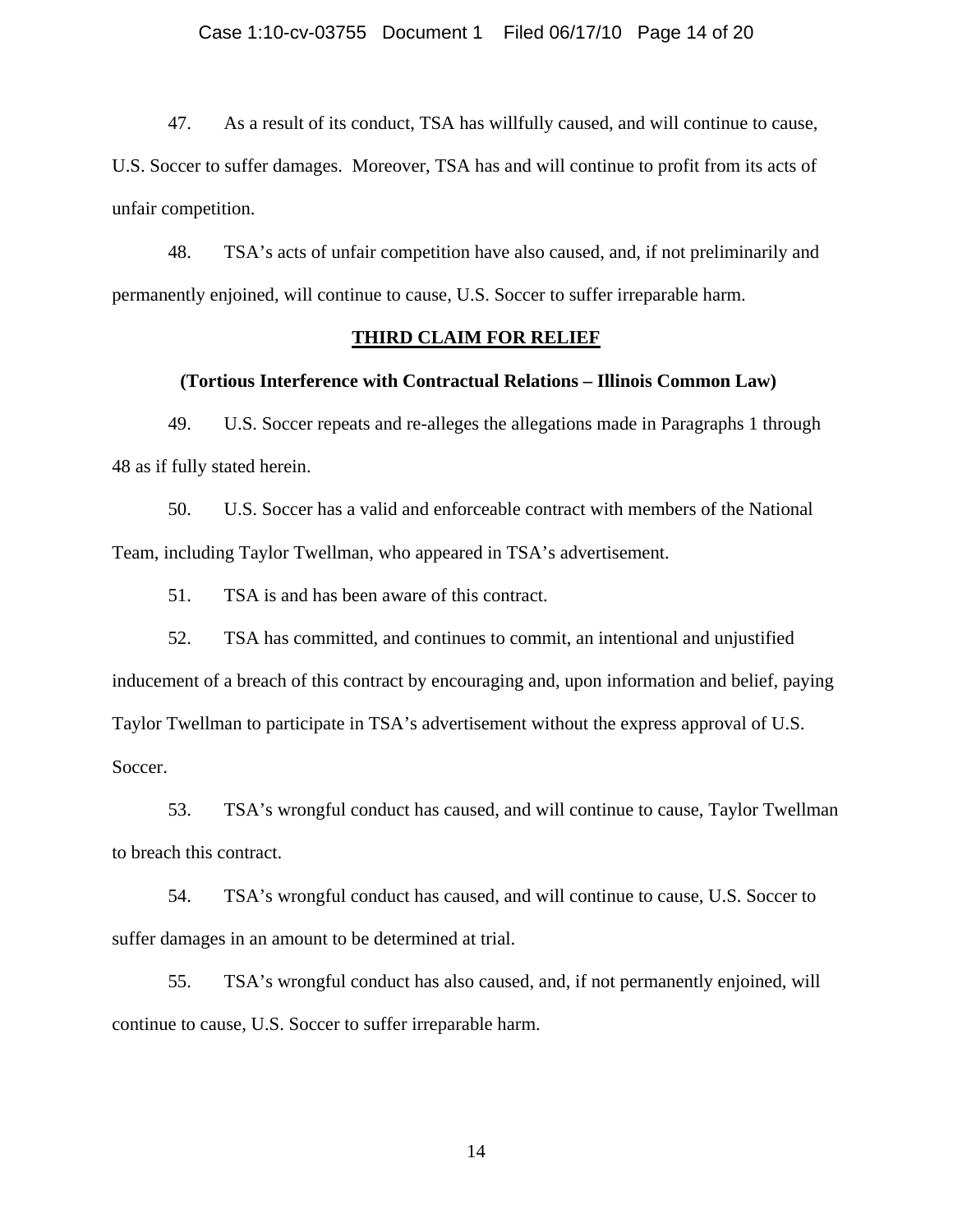# **FOURTH CLAIM FOR RELIEF**

# **(Unfair Competition – Illinois Uniform Deceptive Trade Practices Act) (815 Ill. Comp. Stat. 510/1** *et seq.***)**

56. U.S. Soccer repeats and re-alleges the allegations made in Paragraphs 1 through 55 as if fully stated herein.

57. TSA has displayed, and continues to display, the U.S. Crest Logo Mark and the National Team uniform in its advertisement without a valid license or the consent of U.S. Soccer. TSA's actions are likely to have caused and will continue to cause confusion, mistake and deception both among consumers intending to purchase official U.S. Soccer sporting goods and as to the affiliation, connection, sponsorship, partnership and/or association of TSA with U.S. Soccer. These actions violate 815 Ill. Comp. Stat. 510/1 *et seq*.

58. Because TSA had actual and constructive notice of U.S. Soccer's prior use of and rights in the U.S. Crest Logo Mark and the other U.S. Soccer Marks before it ran its advertisements, TSA willfully engaged in unfair trade practices in violation of Illinois law.

59. TSA's wrongful conduct has caused, and, if not permanently enjoined, will continue to cause, U.S. Soccer to suffer irreparable harm.

60. TSA's wrongful conduct has also caused U.S. Soccer to suffer and continue to suffer commercial damages and other pecuniary harm.

### **FIFTH CLAIM FOR RELIEF**

# **(Unfair Competition – Illinois Consumer Fraud and Deceptive Business Practices Act)**

# **(815 Ill. Comp. Stat. 505/1** *et seq.***)**

61. U.S. Soccer repeats and re-alleges the allegations made in Paragraphs 1 through 60 as if fully stated herein.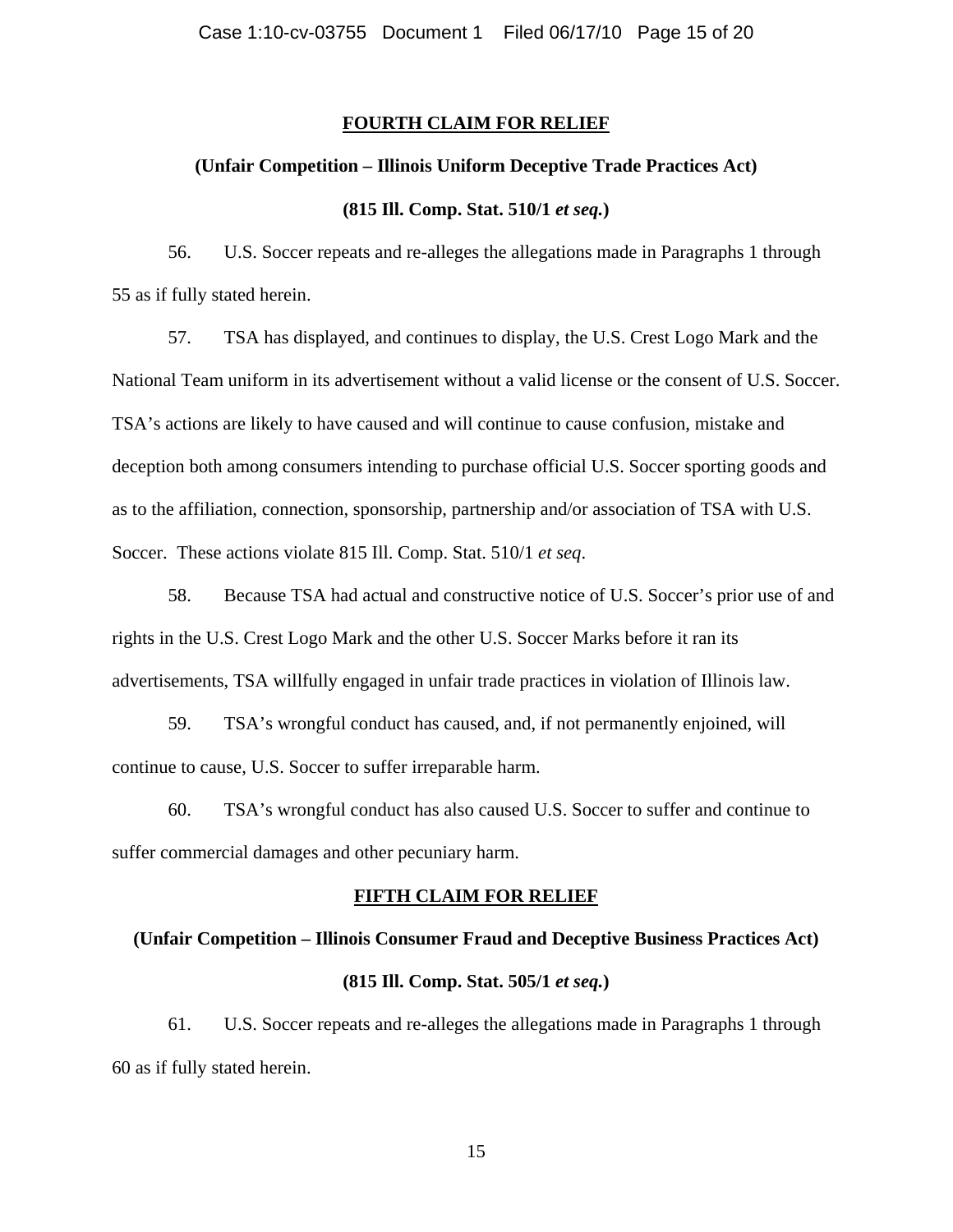#### Case 1:10-cv-03755 Document 1 Filed 06/17/10 Page 16 of 20

62. TSA has displayed, and continues to display, the U.S. Crest Logo Mark and the National Team uniform in its advertisement without a valid license or the consent of U.S. Soccer. TSA's actions are likely to have caused and will continue to cause confusion, mistake and deception both among consumers intending to purchase official U.S. Soccer sporting goods and as to the affiliation, connection, sponsorship, partnership and/or association of TSA with U.S. Soccer. These actions violate 815 Ill. Comp. Stat. 505/1 *et seq*.

63. TSA's wrongful conduct has caused, and will continue to cause, U.S. Soccer to suffer damages in an amount to be determined at trial.

64. TSA's wrongful conduct has also caused, and, if not permanently enjoined, will continue to cause, U.S. Soccer to suffer irreparable harm.

### **SIXTH CLAIM FOR RELIEF**

#### **(Unfair Competition – Illinois Common Law)**

65. U.S. Soccer repeats and re-alleges the allegations made in Paragraphs 1 through 64 as if fully stated herein.

66. TSA has displayed, and continues to display, the U.S. Crest Logo Mark and the National Team uniform in its advertisement without a valid license or the consent of U.S. Soccer. TSA's actions are likely to have caused and will continue to cause confusion, mistake and deception both among consumers intending to purchase official U.S. Soccer sporting goods and as to the affiliation, connection, sponsorship, partnership and/or association of TSA with U.S. Soccer.

67. TSA's wrongful conduct has caused, and will continue to cause, U.S. Soccer to suffer damages in an amount to be determined at trial.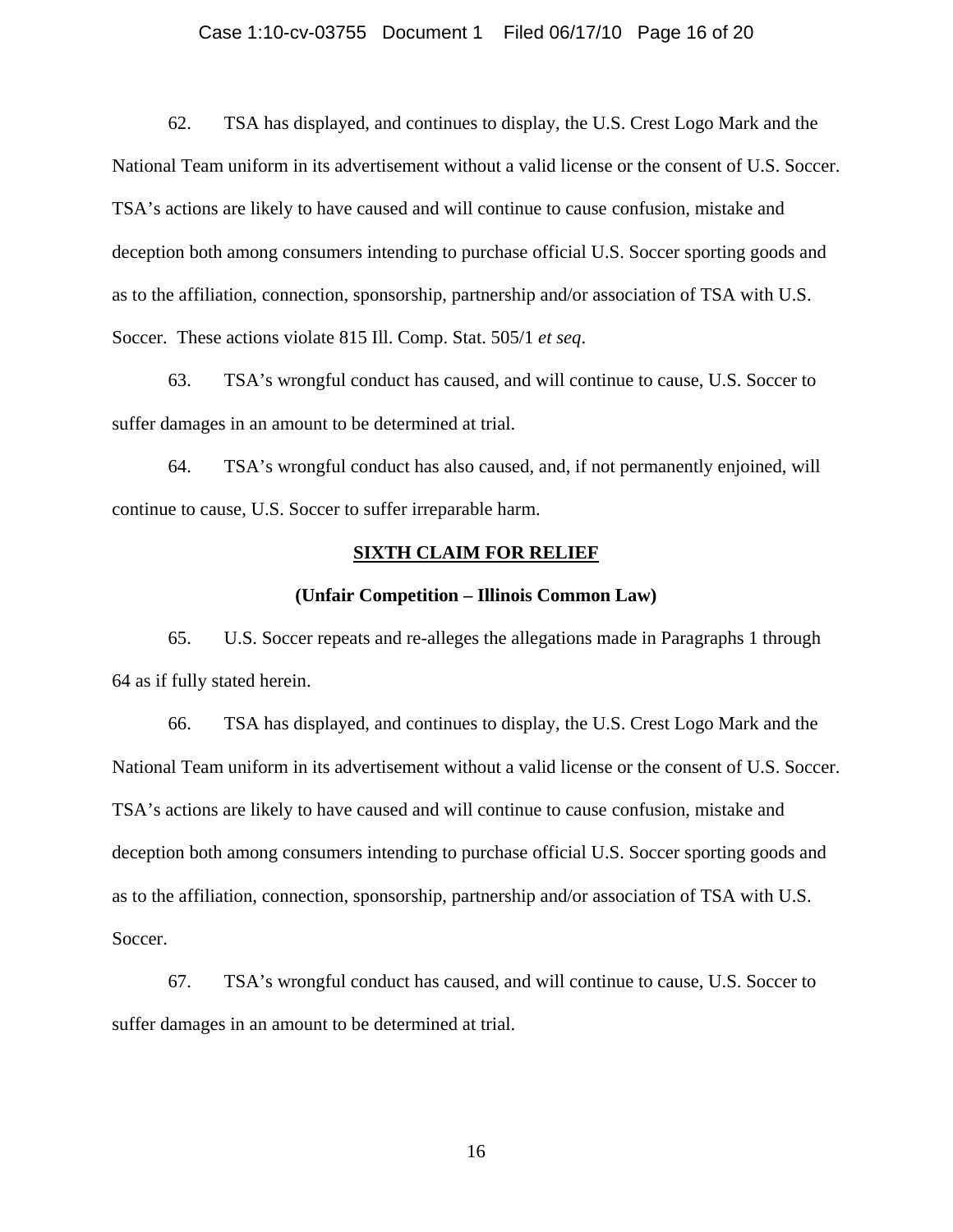### Case 1:10-cv-03755 Document 1 Filed 06/17/10 Page 17 of 20

68. TSA's wrongful conduct has also caused, and, if not permanently enjoined, will continue to cause, U.S. Soccer to suffer irreparable harm.

### **SEVENTH CLAIM FOR RELIEF**

#### **(Unjust Enrichment – Illinois Common Law)**

69. U.S. Soccer repeats and re-alleges the allegations made in Paragraphs 1 through 68 as if fully stated herein.

70. Upon information and belief, TSA has received, and continues to receive, a pecuniary and/or other benefit by displaying the U.S. Crest Logo Mark and the National Team uniform in its advertising.

71. U.S. Soccer has been, and will continue to be, deprived of pecuniary and/or other benefits by TSA's unauthorized use of the U.S. Crest Logo Mark and the National Team uniform.

72. TSA's retention of a benefit obtained through the unauthorized or infringing use of the U.S. Crest Logo Mark and the National Team uniform would be unjust.

# **PRAYER FOR RELIEF**

 WHEREFORE, U.S. Soccer prays for the entry of a temporary restraining order and a preliminary injunction enjoining TSA's improper conduct as alleged above and for a final judgment that provides for the following findings and orders the following relief:

- A. TSA has infringed U.S. Soccer's trademark rights in the U.S. Soccer Marks;
- B. TSA has tortiously interfered with U.S. Soccer's contractual relations with Taylor Twellman;
- C. TSA has engaged in unfair competition by improperly using the U.S. Crest Logo Mark and the National Team uniform in its advertisement;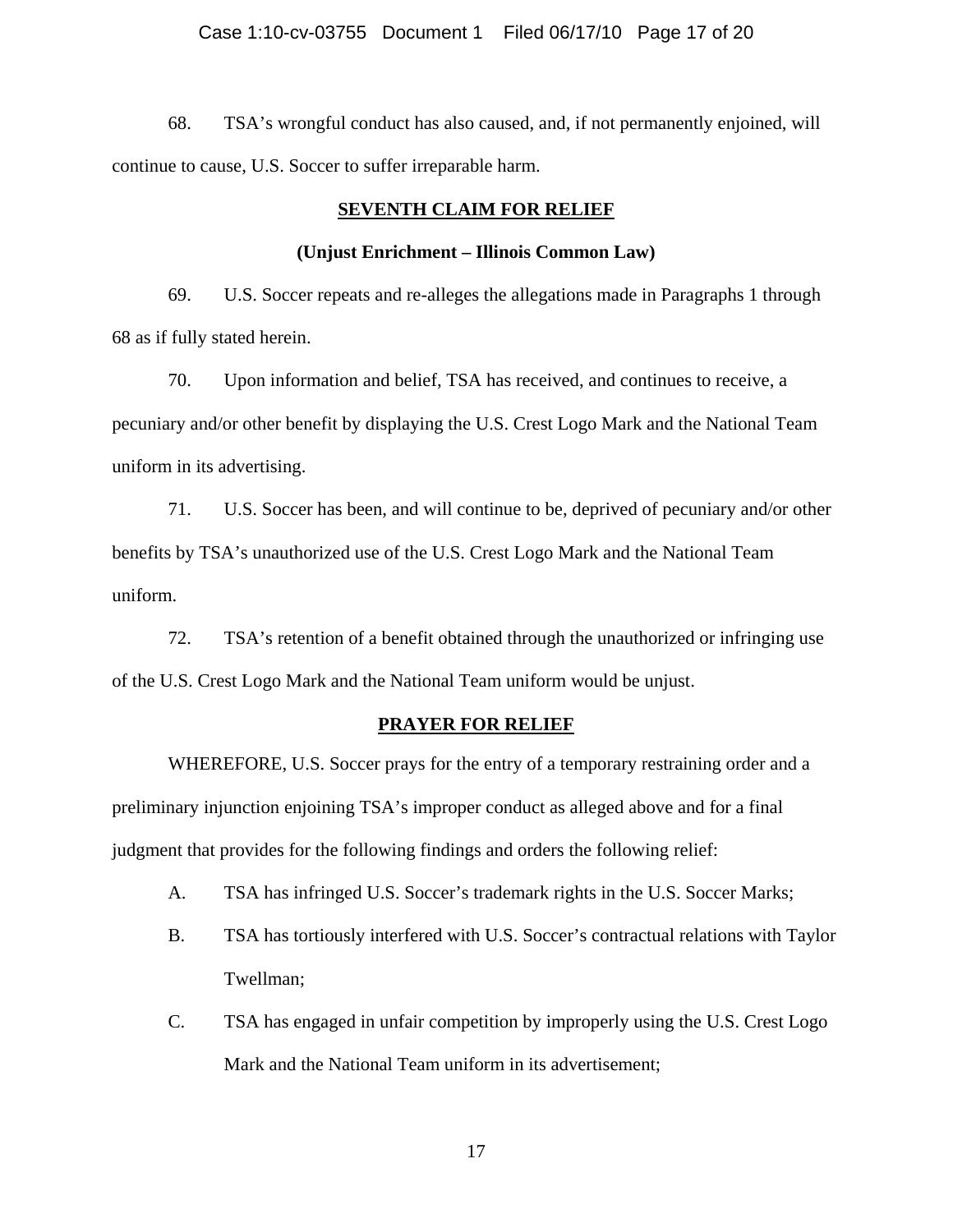- D. TSA has unjustly received a pecuniary and/or other benefit, and denied the same to U.S. Soccer, by improperly using the U.S. Crest Logo Mark and the National Team uniform in its advertisement;
- E. Entry of a permanent injunction prohibiting TSA from using any of the U.S. Soccer Marks or any other confusingly similar marks;
- F. Entry of an award of damages to U.S. Soccer including actual damages or TSA's profits pursuant to 15 U.S.C. §§ 1117 and 1125(d) and 815 ILCS 505/10a et seq.;
- G. Treble and punitive damages;
- H. Pre-judgment interest for any damages awarded;
- I. The costs of suit incurred herein;
- J. U.S. Soccer's attorneys' fees reasonably expended in this action; and
- K. Such other and further relief as the Court deems just and appropriate under the circumstances.

# **JURY DEMAND**

U.S. Soccer demands trial by jury on all issues.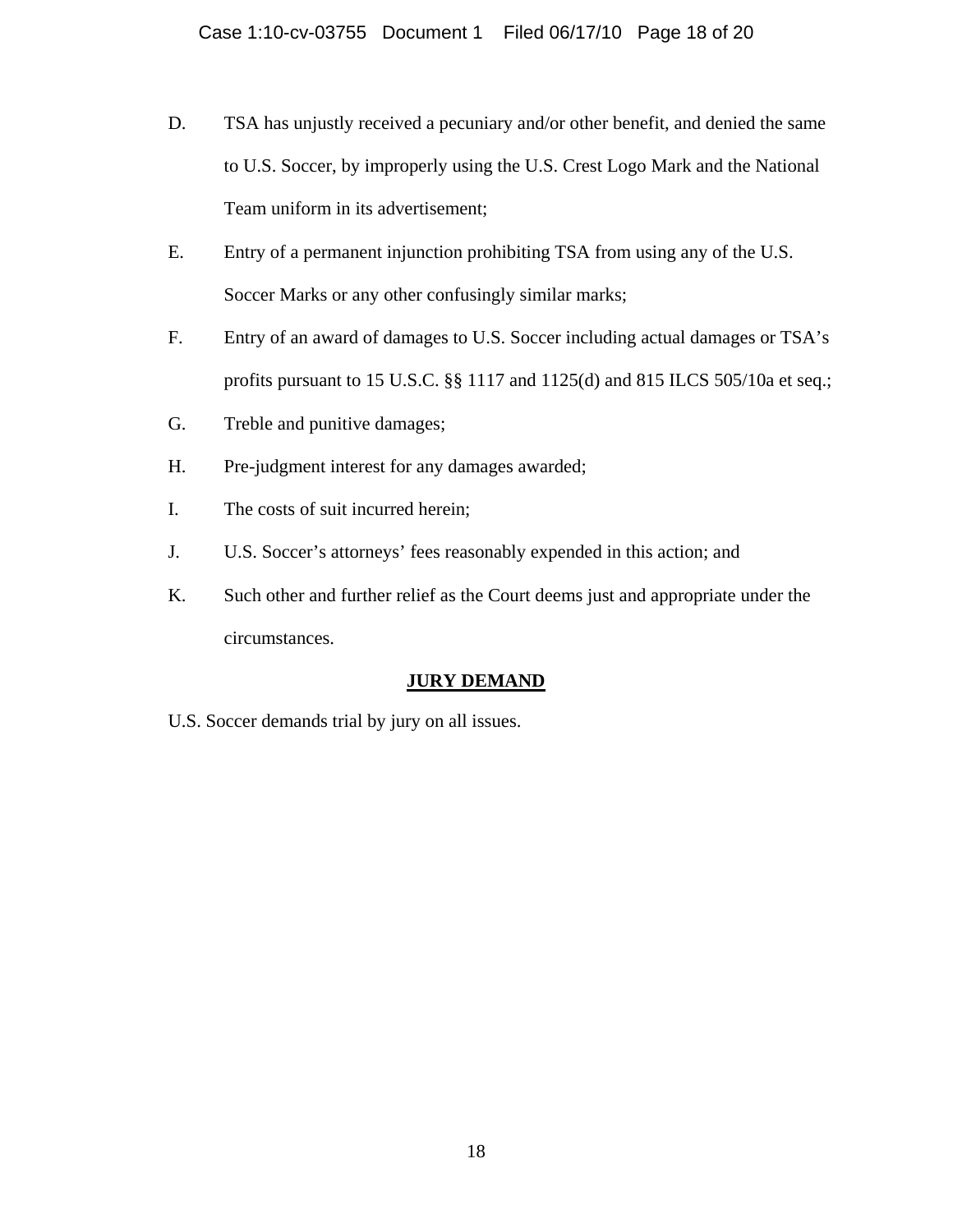Dated: June 17, 2010

Respectfully submitted,

 /s/ Joseph V. Norvell Joseph V. Norvell (Reg. No. 6225747) Joseph T. Kucala, Jr. (Reg. No. 6275312) William D. Jackson (Reg. No. 6207166) Jay M. Burgett (Reg. No. 6285841) NORVELL IP LLC 1776 Ash Street Northfield, Illinois 60093 Telephone: (847) 809-2212 Facsimile: (312) 268-5063 courts@norvellip.com

Attorneys for Plaintiff United States Soccer Federation, Inc.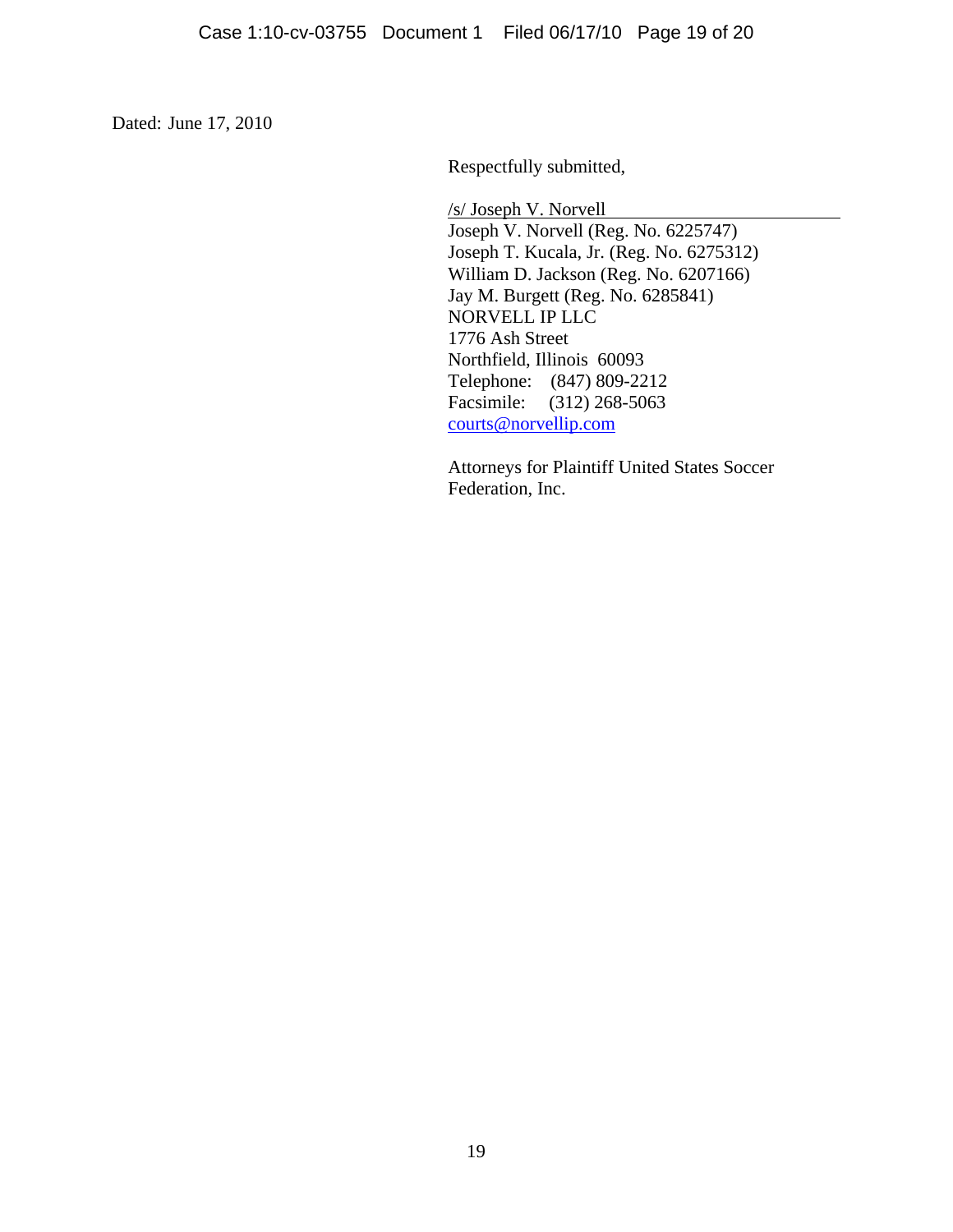# CERTIFICATE OF SERVICE

# I hereby certify that a copy of the foregoing COMPLAINT FOR TRADEMARK

# INFRINGEMENT, UNFAIR COMPETITION, TORTIOUS INTERFERENCE AND

# RELATED STATE AND COMMON LAW CLAIMS AND EXHIBITS A-I were electronically

filed on June 17, 2010 through the Court's electronic filing and served upon the following:

 TSA Stores, Inc. Registered Agent: C T Corporation Systems 208 South LaSalle Street, Suite 814 Chicago, Illinois 60604

This 17th day of June, 2010.

\_/s/ Joseph V. Norvell An Attorney for Plaintiff United States Soccer Federation, Inc.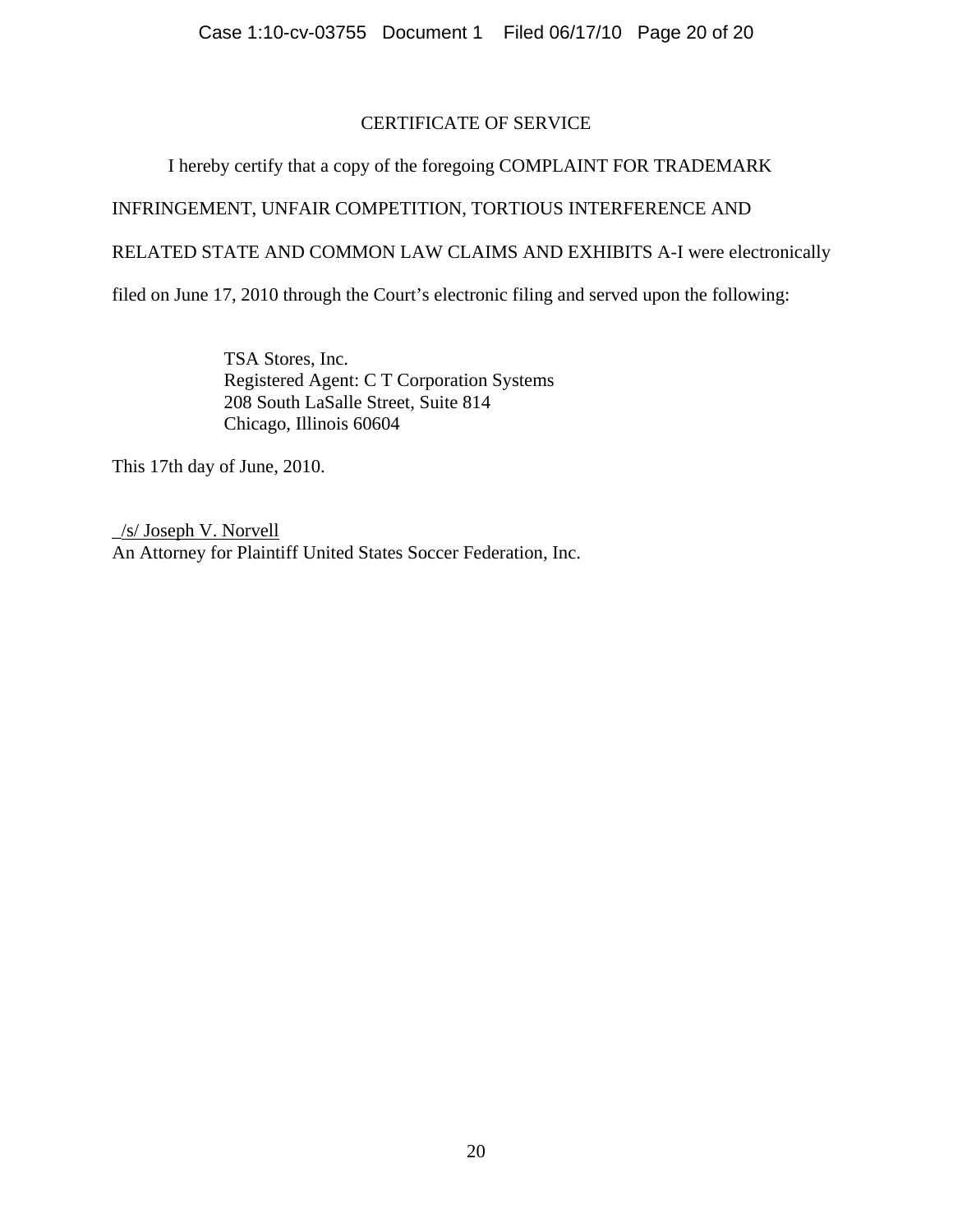# UNITED STATES DISTRICT COURT NORTHERN DISTRICT OF ILLINOIS **EASTERN DIVISION**

| <b>UNITED STATES SOCCER</b> |     |
|-----------------------------|-----|
| FEDERATION, INC.,           |     |
| Plaintiff,                  | No. |
| v.                          |     |
| TSA STORES, INC.,           |     |
| Defendant.                  |     |

# **INDEX OF EXHIBITS TO COMPLAINT FOR A TEMPORARY RESTRAINING ORDER AND OTHER RELIEF**

| Tab            | Document                                 |
|----------------|------------------------------------------|
| A.             | Trademark Certificate Reg. No. 2,058,436 |
| <b>B.</b>      | Trademark Certificate Reg. No. 1,192,928 |
| $\mathbf{C}$ . | Trademark Certificate Reg. No. 1,975,699 |
| D.             | Trademark Certificate Reg. No. 2,157,799 |
| E.             | Trademark Certificate Reg. No. 2,235,888 |
| F.             | Trademark Certificate Reg. No. 2,327,950 |
| G.             | Trademark Certificate Reg. No. 2,702,781 |
| H.             | Trademark Certificate Reg. No. 2,702,785 |
| I.             | Trademark Certificate Reg. No. 3,052,315 |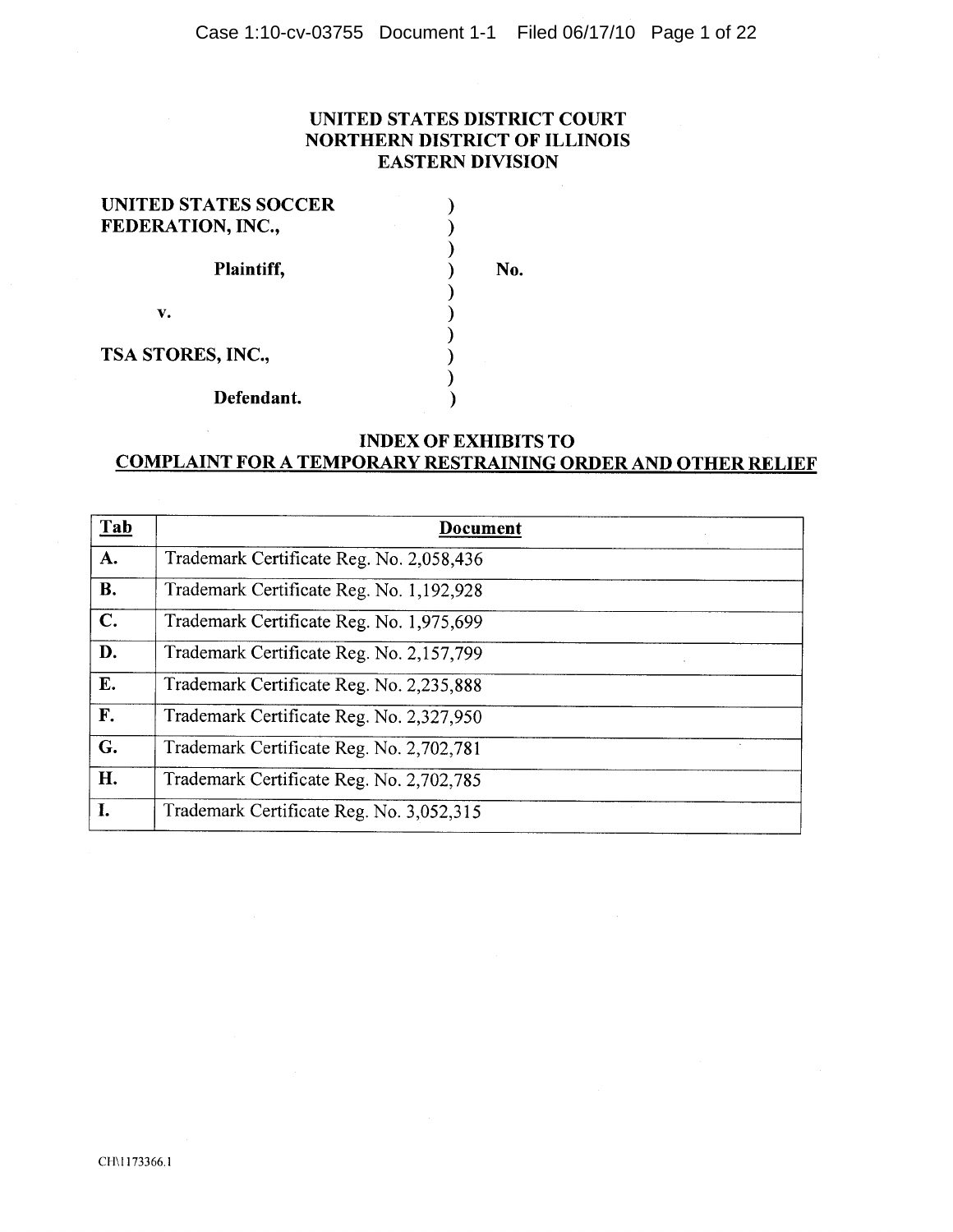# **EXHIBIT A**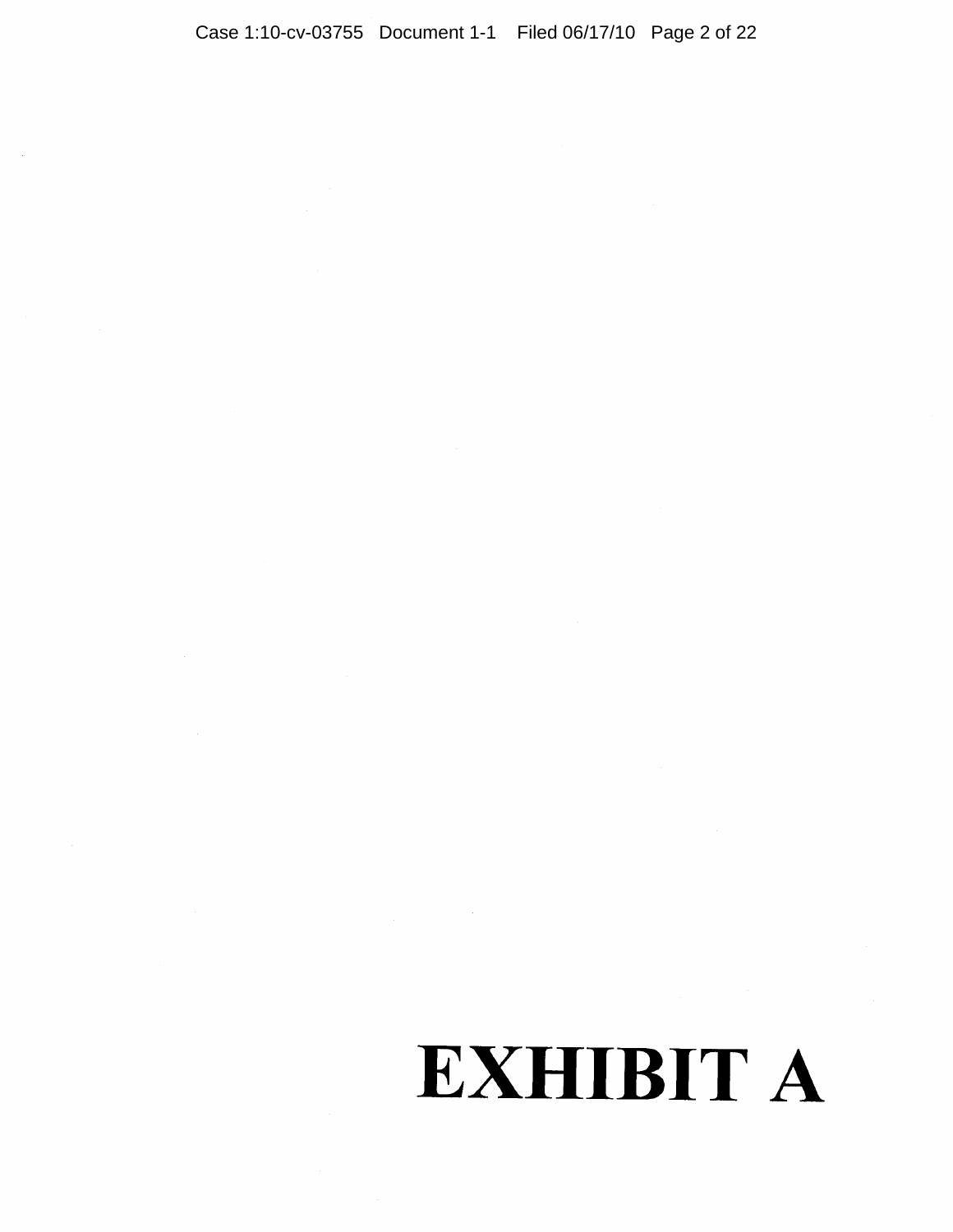Int. Cls.: 16, 18, 20, 25, 26, 28, 35, 41 and 42 Prior U.S. Cls.: 1, 2, 3, 5, 13, 22, 23, 25, 29, 32, 37, 38, 39, 40, 41, 42, 50, 100, 101, 102 and 107

United States Patent and Trademark Office Corrected

Reg. No. 2,058,436 Registered Apr. 29, 1997 OG Date Mar. 18, 2003

**TRADEMARK SERVICE MARK** PRINCIPAL REGISTER



 $\begin{tabular}{ll} \textbf{UNITED STATES SOCCR FEDERA-} & \textbf{TON, INC. (NEW YORK NOT-FOR-} \\ \textbf{PROPTT CORATION}, & \textbf{ORARIRE AVENUE} \\ \textbf{1801-1811 S. PRAIRE AVENUE} & \textbf{CHLOGO, IL 60616} \\ \end{tabular}$ 

THE LINING IS A FEATURE OF THE MARK AND NOT INTENDED TO INDICATE COLOR.

FOR: CALENDARS, POSTCARDS,<br>BROCHURES AND MAGAZINES, BOOKS<br>AND JOURNALS DEALING WITH THE SPORT OF SOCCER, IN CLASS 16 (U.S.<br>CLS. 2, 5, 22, 23, 29, 37, 38 AND 50). FIRST USE 1-0-1995; IN COMMERCE

 $1 - 0 - 1995.$ 

FOR: ATHLETIC BAGS, IN CLASS 18<br>(U.S. CLS. 1, 2, 3, 22 AND 41). FIRST USE 1-0-1995; IN COMMERCE

 $1 - 0 - 1995.$ 

FOR: PLASTIC ITEMS, NAMELY,<br>CUPS, SOUVENIR STATUES AND<br>BADGES, KEYCHAINS, TROPHIES AND

MEDALLIONS; NOVELTY BUTTONS<br>AND ORNAMENTAL NOVELTY PINS,<br>PLASTIC NOVELTY FANS; PLASTIC INFANT BIBS, BED AND SEAT CUSHIONS,<br>IN CLASS 20 (U.S. CLS. 2, 13, 22, 25, 32<br>FIRST USE 1-0-1995; IN COMMERCE<br>L-0.1995

 $1-0-1995.$ 

FOR: CLOTHING, NAMELY, POLO<br>SHIRTS, IN CLASS 25 (U.S. CLS. 22<br>AND 39).<br>FIRST USE 1-0-1995; IN COMMERCE  $1 - 0 - 1995.$ 

FOR: EMBROIDERED PATCHES, IN<br>CLASS 26 (U.S. CLS. 37, 39, 40, 42 AND 50).<br>FIRST USE 1-0-1995; IN COMMERCE<br>FIRST USE 1-0-1995; IN COMMERCE

FOR: SPORT BALLS, BOARD GAMES, HAND-HELD ELECTRONIC GAMES, ARCAINES, INSTELLENCE STUFFED DOLLS AND ANIMALS, IN ALCOUNT FLATABLE TOYS IN THE NATURE OF ANIMALS, MASCOTS AND PLAY FIG-

In testimony whereof I have hereunto set my hand and caused the seal of The Patent and Trademark Office to be affixed on Mar. 18, 2003.

#### DIRECTOR OF THE U.S. PATENT AND TRADEMARK OFFICE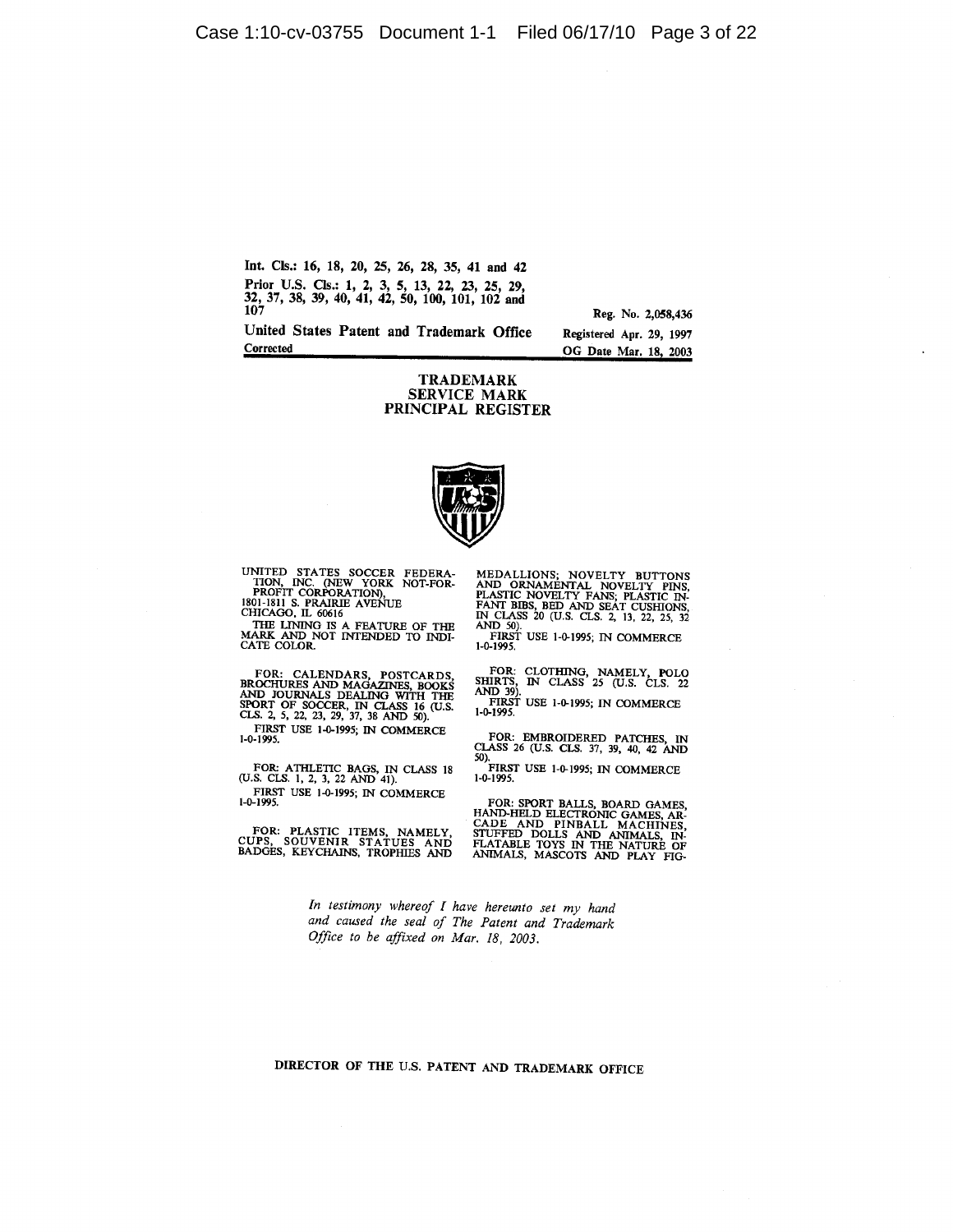URINES, MINIATURE SPORTS BALLS, FLYING DISKS, YO-YOS, PLAY ACTION FIGURES; SOCCER EQUIPMENT, NAMELY, BALLS, GLOVES, AND PADS; SHING UARDS, CONES AND/OR INFLATING PUMP , IN CLASS 28 (U.S. CLS. 22, 23, 38 AND 50). THOME PLAT

FOR: PUBLIC RELATION SERVICES;<br>BUSINESS MANAGEMENT AND CON-<br>SULTING SERVICES; PROCUREMENT<br>SERVICES, NAMELY, PURCHASING AP-<br>PAREL FOR OTHERS, IN CLASS 35 (U.S.<br>FIRST USE 1-0-1995; IN COMMERCE<br>L-0-1995.

 $1 - 0 - 1995.$ 

FOR: ENTERTAINMENT IN THE NATURE OF SOCCER EXHIBITIONS

AND GAMES; PUBLICATION OF NEWS-<br>PAPERS, MAGAZINES AND BOOKS; AR-<br>RANGING AND CONDUCTING SOCCER<br>CLINICS; SPORTS OFFICIATING SERVICES, IN CLASS 41 (U.S. CLS. 100, 101<br>AND 107).

 $\mathcal{L}$ 

FIRST USE 1-0-1995; IN COMMERCE  $1 - 0 - 1995$ .

FOR: ASSOCIATION SERVICES,<br>NAMELY, PROMOTING THE INTERESTS<br>OF MEMBER SOCCER CLUBS, SCHE-<br>DULING GAMES, AND PROMOTING<br>SERVICES; INFORMATION<br>NAMELY, PROVIDING INFORMATION<br>ABOUT THE SPORT OF SOCCER, IN<br>CLASS 42 (U.S. CLS. 100

FIRST USE 1-0-1995; IN COMMERCE  $1 - 0 - 1995$ 

SER. NO. 75-975,612, FILED 1-27-1995.

In testimony whereof I have hereunto set my hand and caused the seal of The Patent and Trademark Office to be affixed on Mar. 18, 2003.

### DIRECTOR OF THE U.S. PATENT AND TRADEMARK OFFICE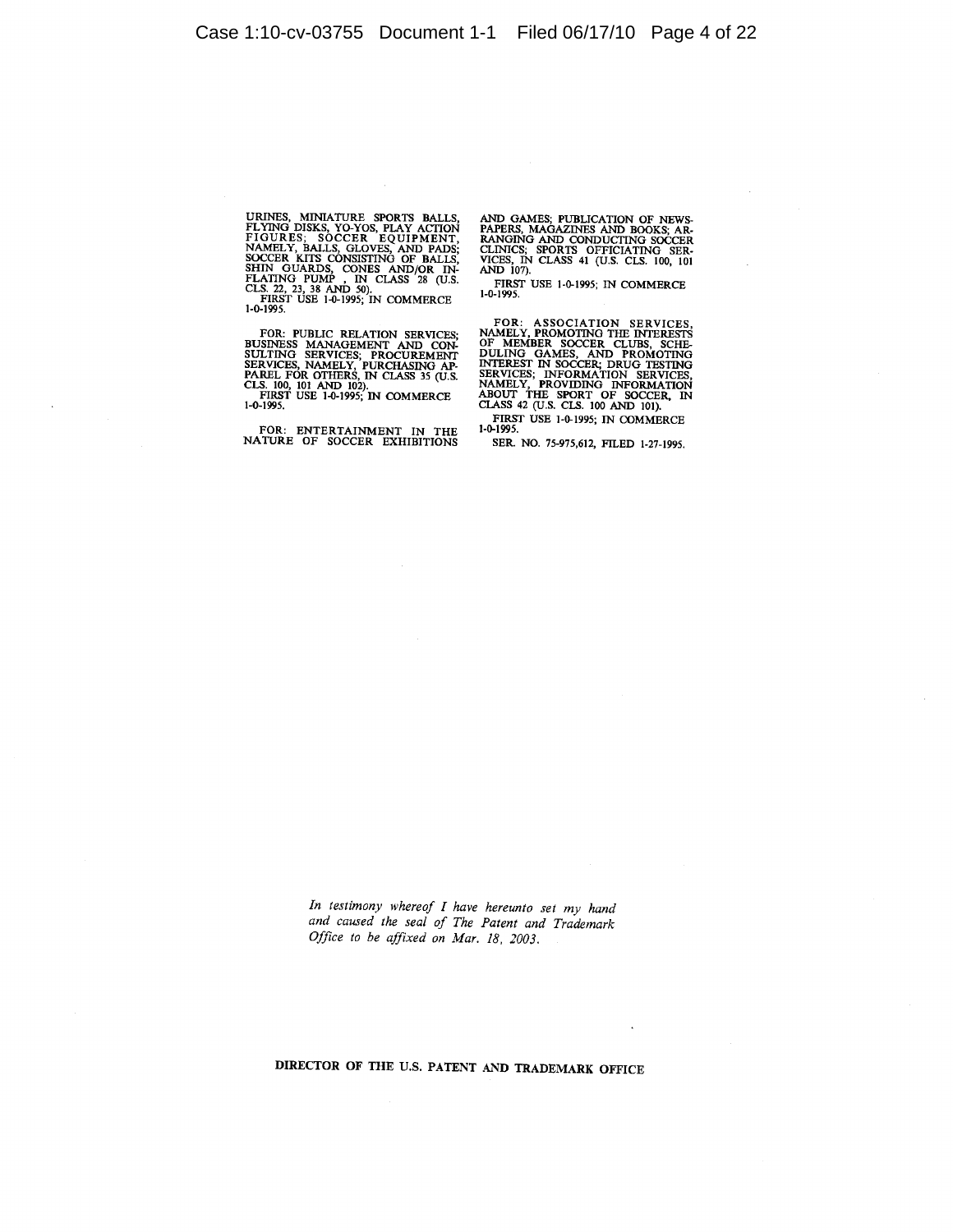# **EXHIBIT B**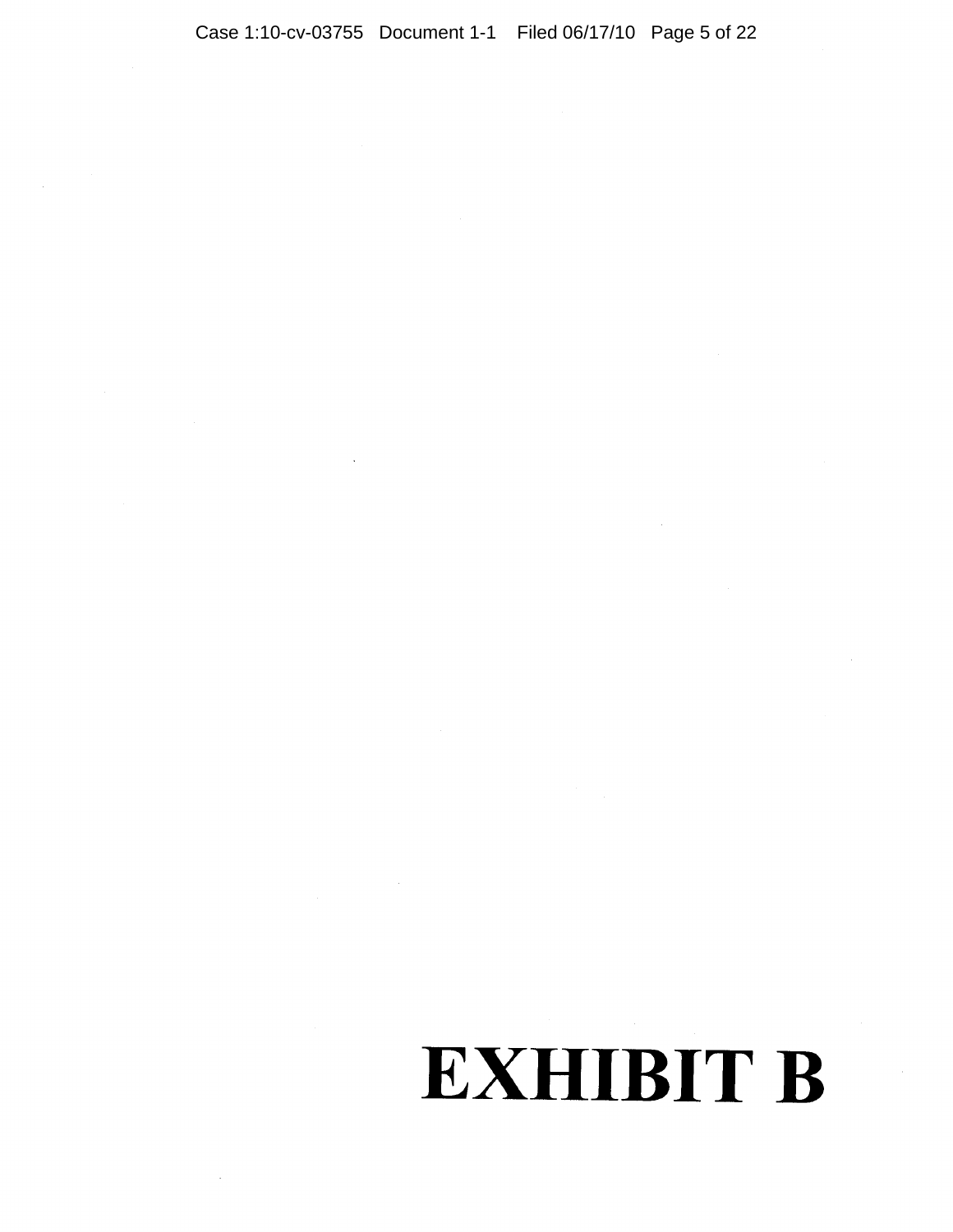Int. Cls.: 9, 14, 16, 18, 20, 21, 24, 25, 28, 35, 41 and 42 Prior U.S. Cls.: 2, 3, 5, 13, 21, 22, 23, 25, 26, 27, 28, 29, 30, 32, 33, 36, 37, 38, 39, 40, 42, 50, 100, 101, 102 and 107 Reg. No. 1,912,928 United States Patent and Trademark Office Registered Aug. 22, 1995 Corrected OG Date Mar. 25, 2003

> **TRADEMARK SERVICE MARK** PRINCIPAL REGISTER



UNITED STATES SOCCER FEDERATION, INC. (NEW YORK NOT-FORPROFIT CORPORATION), 1801-1811 S. PRAIRIE AVENUE CHICAGO, IL 60616 NO CLAIM IS MADE TO THE EXCLUSIVE RIGHT TO USE "SOCCER", APART FROM THE MARK AS SHOWN.

FOR: [ COSMETICS, NAMELY BAR<br>SOAP AND SOAP ON A ROPE ], IN<br>CLASS 3 (U.S. CLS. 1, 4, 6, 50, 51 AND

52).<br>FIRST USE 5-1-1991; IN COMMERCE

FOR: [ MAGNETS, TELEPHONES ]:<br>PRERECORDED AUDIO AND VIDEO<br>TAPES AND DISCS FEATURING SPORTS<br>INSTRUCTION, COMMENTARY AND<br>ATHLETIC EVENTS, IN CLASS 9 (U.S.<br>FIRST USE 5-1-1991; IN COMMERCE<br>5-1-1991

 $51.1991$ 

FOR: JEWELRY, NAMELY ORNA-<br>MENTAL PINS AND ORNAMENTAL LA-

PEL PINS, [ WATCHES ], MEDALLIONS, [<br>TIE CLIPS AND TIE PINS, CHARMS,<br>RINGS, PENDANTS, TIE TACKS, BRACE-<br>LETS, EARRINGS ]; NON-MONETARY<br>COINS OF PRECIOUS METAL, IN CLASS<br>14 (U.S. CLS. 2, 27, 28 AND 50).

FIRST USE 5-1-1991; IN COMMERCE  $5 - 1 - 1991.$ 

FOR: [ GIFT AND PARTY SUPPLIES MADE OF PAPER, NAMELY NAPKINS, TABLECLOTHS, PAPER COASTERS, HATS, BAGS ], INVITATIONS, [ GIFT WRAP, TABLE CENTERPIECES, PLACE-THATS, CREP PAPER ]; STATIONERY AND SCHOOL SUPPLIES, NAMELY PORTF

In testimony whereof I have hereunto set my hand and caused the seal of The Patent and Trademark Office to be affixed on Mar. 25, 2003.

DIRECTOR OF THE U.S. PATENT AND TRADEMARK OFFICE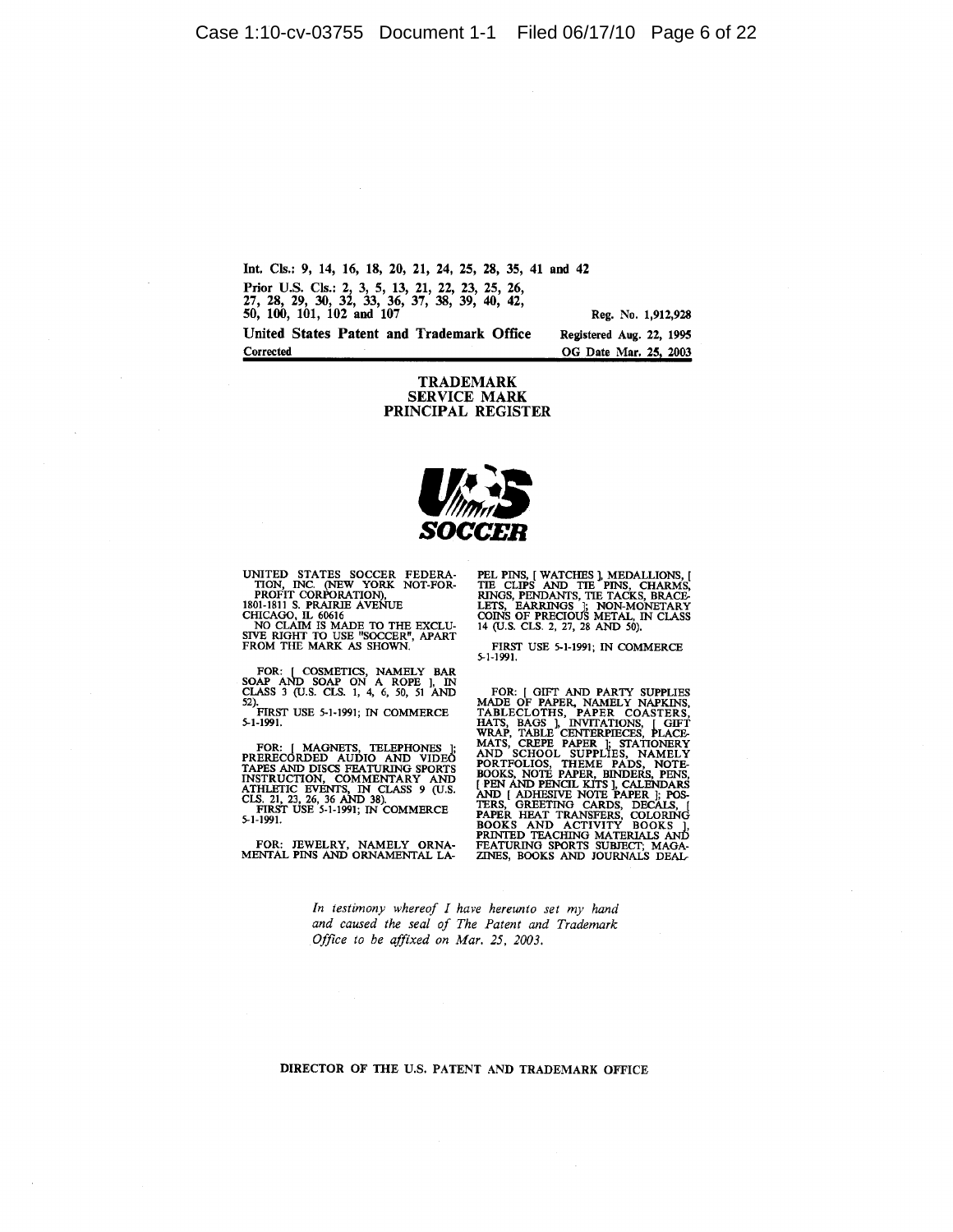ING WITH ATHLETES, SOUVENIR PRO-<br>GRAMS, [ ROADMAPS ], PLAYING<br>CARDS, TRADING CARDS, BUMPER<br>STICKERS, [ COACHES' CLIPBOARDS ],<br>AND PHOTOGRAPHS, IN CLASS 16 (U.S.<br>CLS. 2, 5, 22, 23, 29, 37, 38 AND 50).<br>F-1.1991 ERST USE 5-1-

FOR: ATHLETIC BAGS, IN CLASS 18<br>(U.S. CL. 3).<br>FIRST USE 5-1-1991; IN COMMERCE  $5 - 1 - 1991.$ 

FOR: PLASTIC ITEMS, NAMELY SOUVENIR STATUES AND BAGDES, KEYCHINDS, TROPHIES AND ORNAMENTAL MOVELTY PINS, PLASTIC NOVELTY FINS, PLASTIC NOBELY FANS; PLASTIC INFANT BIBS: 20 (U.S. CLS. 2, 13, 22, 25, 32 AND 50).<br>FAL THRST US

5-1-1991.

FOR: [ TANKARDS NOT OF PRE-<br>CIOUS METAL ], MUGS, CUPS AND<br>DRINKING GLASSES, PLATES AND<br>DISHES, [ COASTERS NOT MADE OF<br>PAPER OR INFEN, BOTTLES DRINER<br>AND WATER BOTTLES ], IN CLASS 21<br>(U.S. CLS. 2, 13, 23, 29, 30, 33, 40 AND  $5 - 1 - 1991.$ 

FOR: CLOTH BANNERS, WALL<br>HANGINGS AND PENNANTS; [ BED<br>LINENS, SHEETS, CURTAINS, DRAP-<br>ERIES, QUILTS, BEDSPREADS; TOWEL<br>AND BATH LINENS, DISH CLOTHS,<br>DISH TOWELS, KITCHEN MITTS, TEX-<br>TLE FABLECLOTHS AND PLACEMATS;<br>STADIUM B 42 AND 50).<br>FIRST USE 5-1-1991; IN COMMERCE

5-1-1991.

FOR: CLOTHING, NAMELY T-<br>SHIRTS, SHIRTS, KNIT SHIRTS, JER-<br>SEYS AND TANK TOPS, SHORTS,<br>PANTS, SWEATERS, CAPS, HATS, I<br>SCARVES J, VISORS, WARM-UP SUITS,<br>SWEATSHIRTS, JACKETS, VESTS, UNI-<br>FORMS, I NECKTIES, WRISTBANDS<br>AND HE

AND INFANT PLAYSUITS, DIAPER<br>COVERS, ROMPERS, OVERALLS AND<br>CREEPERS, SOCKS AND HOSIERY,<br>BELTS AND SUSPENDERS; FOOTWEAR; BELIN AND CHEF'S HATS ], IN CLASS<br>25 (U.S. CLS. 22 AND 39).<br>FIRST USE 5-1-1991; IN COMMERCE

 $5 - 1 - 1991.$ 

FOR: SPORT BALLS, [ BOARD<br>GAMES ], HAND-HELD ELECTRONIC<br>GAMES ], HAND-HELD ELECTRONIC<br>GAMES, STUFFED DOLLS AND ANI-<br>MAILS, INFLATABLE TOYS IN THE<br>MAILS, FILMY FIGURINES, MASCOTS AND<br>PLAY FIGURINES, MINIATURE SPORTS<br>ACITON

 $5 - 1 - 1001$ 

FOR: PUBLIC RELATION SERVICES; [<br>BUSINESS MANAGEMENT AND CON-<br>SULTING SERVICES ]; PRESS AND IN-<br>FORMATION AGENCY SERVICES; NAMELY<br>PURCUREMENT SERVICES, NAMELY<br>PURCHASING APPAREL FOR OTHERS, IN<br>100, LLASS 35 (U.S. CLS. 100,

IN CLASS 32 V.

FOR: ENTERTAINMENT IN THE NATURE OF SOCCER EXHIBITIONS<br>AND GAMES; PUBLICATION OF J<br>NEWSPAPERS J, MAGAZINES AND<br>BOOKS; ARRANGING AND CONDUCTING SCOCER CLINICS: SPORTS OFFI-<br>CIATING SERVICES, IN CLASS 41 (U.S.<br>CLS. 100, 101

 $5-1-1991.$ 

FOR: ASSOCIATION SERVICES,<br>NAMELY PROMOTING THE INTERESTS<br>OF MEMBER SOCCER CLUBS, SCHE-<br>DULING GAMES, AND PROMOTING<br>INTEREST IN SOCCER, [ DRUG TEST-<br>ING SERVICES ], IN CLASS 42 (U.S. CLS.<br>FIRST USE 5-1-1991; IN COMMERCE<br>C-

5-1-1991.<br>SER. NO. 74-514,945, FILED 4-15-1994.

In testimony whereof I have hereunto set my hand and caused the seal of The Patent and Trademark Office to be affixed on Mar. 25, 2003.

#### DIRECTOR OF THE U.S. PATENT AND TRADEMARK OFFICE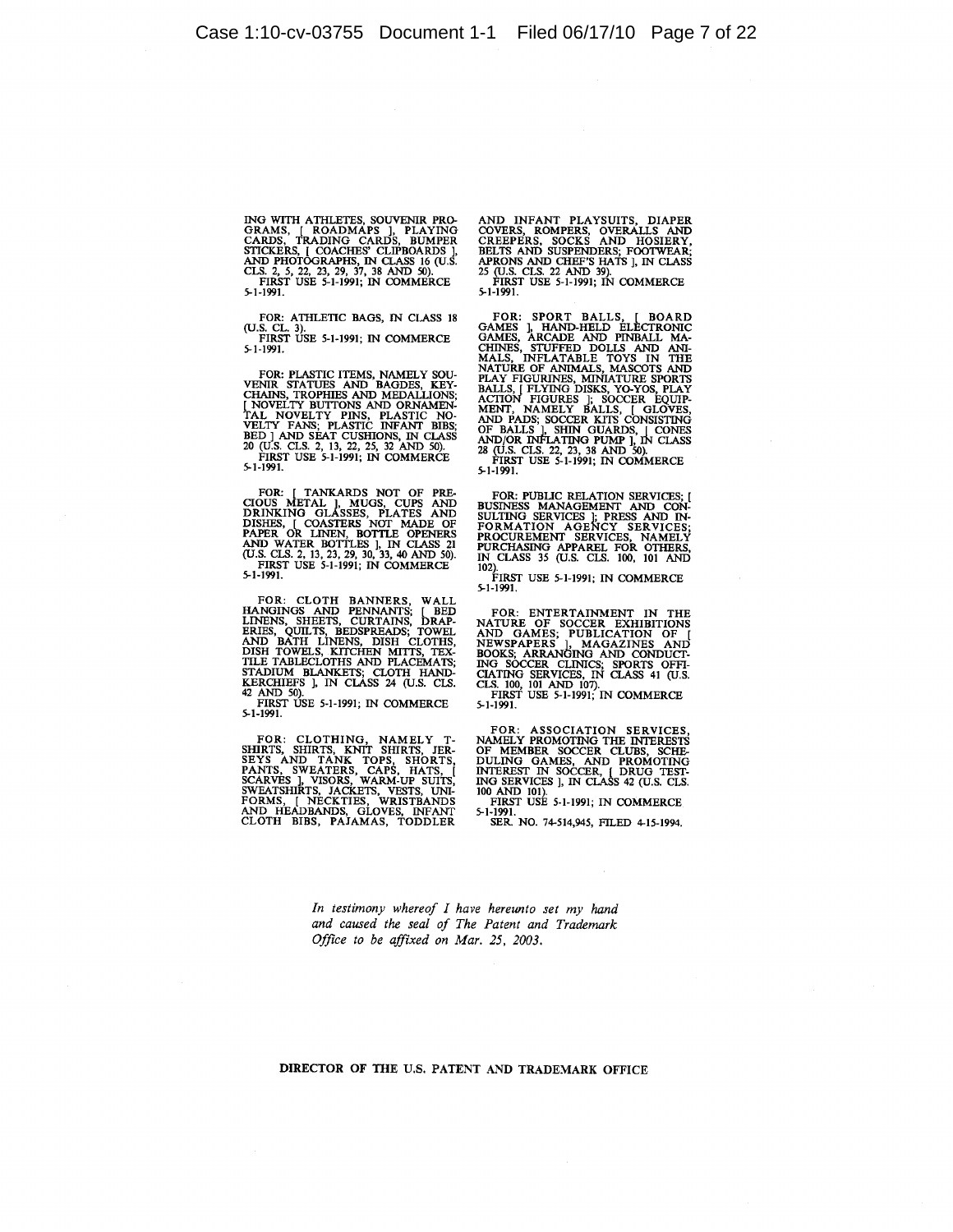# EXHIBIT C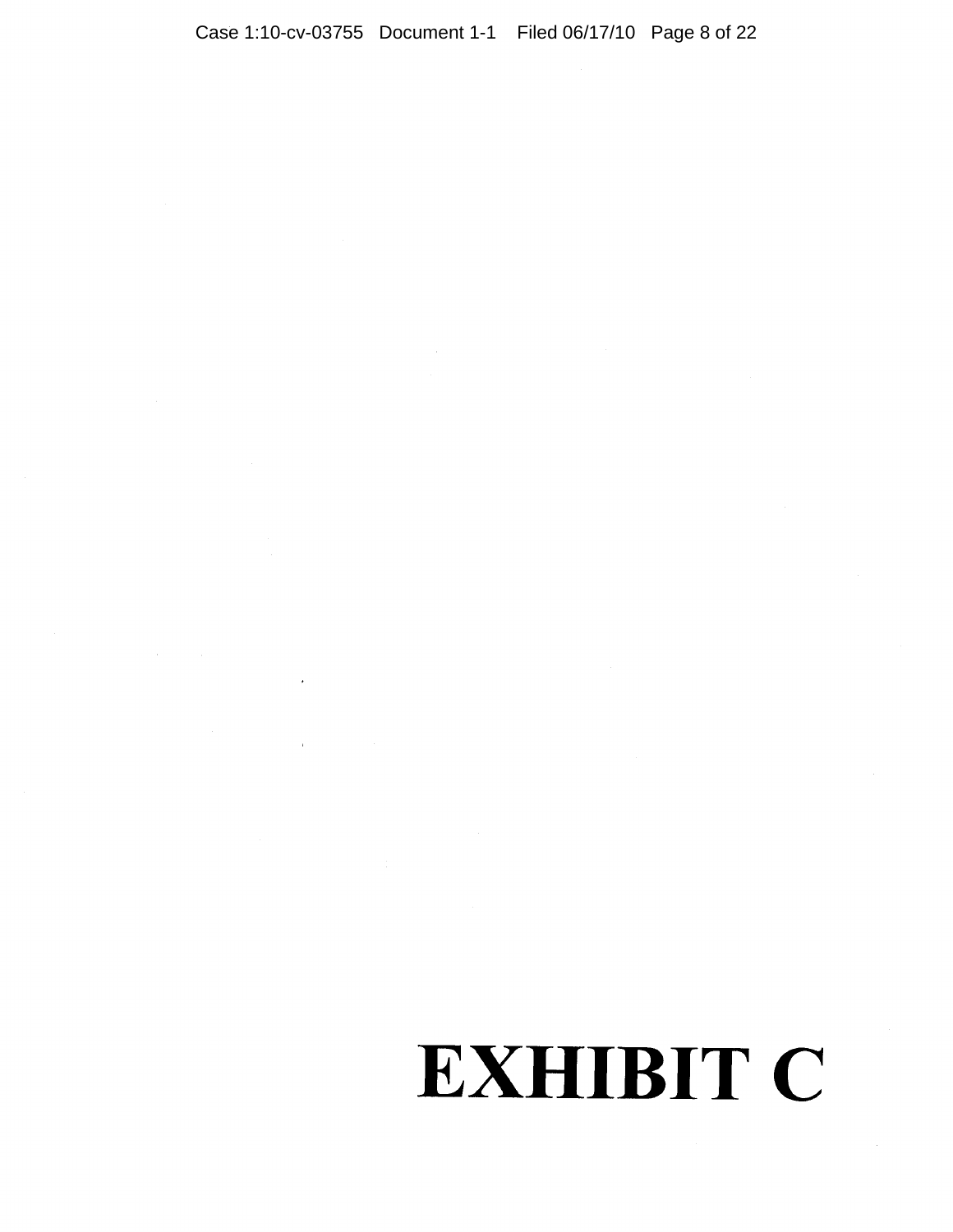Int. Cls.: 16 and 41 Prior U.S. Cls.: 2, 5, 22, 23, 29, 37, 38, 50 and Reg. No. 1,975,699 107 United States Patent and Trademark Office Registered May 28, 1996 OG Date Oct. 15, 2002 Corrected

> **TRADEMARK SERVICE MARK** PRINCIPAL REGISTER

#### **U.S. SOCCER**

# UNITED STATES SOCCER FEDERATION<br>INC (NEW YORK NOT-FOR- PROFIT-<br>CORPORATION),<br>ISO1-ISI1 S. PRAIRIE AVENUE<br>CHICAGO, IL 60616<br>SEC. 2(F).

FOR: GIFT AND PARTY SUPPLIES<br>MADE OF PAPER, NAMELY NAPKINS,<br>TABLECLOTHS, PAPER COASTERS,<br>HATS, BAGS, INVITATIONS, GIFT<br>WRAP, TABLE CENTERPIECES, PLACE<br>MATS, CREPE PAPER; STATIONERY<br>AND SCHOOL SUPPLIES, NAMELY<br>PORTFOLIOS, T

 $\sim$ 

MATERIALS FEATURING SPORTS SUB-<br>JECT; MAGAZINES, BOOKS AND JOUR-<br>NALS DEALING WITH ATHLETES,<br>SOUVENIR PROGRAMS, ROADMAPS,<br>PLAYING CARDS, TRADING CARDS,<br>BUMPER STICKERS, COACHES' CLIP-<br>BOARDS, AND PHOTOGRAPHS, IN<br>38 AND 50)

FOR: ENTERTAINMENT IN THE NATURE OF SOCCER EXHIBITIONS<br>AND GAMES, PUBLICATION OF NEwS-<br>PAPERS, MAGAZINES AND BOOKS; ARRANGING AND CONDUCTING SOCCER<br>CLINICS; SPORTS OFFICIATING SERVICES, IN CLASS 41 (U.S. CL. 107).<br>FIRST US

0-0-1974.<br>SER. NO. 74-514,950, FILED 4-15-1994.

In testimony whereof I have hereunto set my hand and caused the seal of The Patent and Trademark Office to be affixed on Oct. 15, 2002.

#### DIRECTOR OF THE U.S. PATENT AND TRADEMARK OFFICE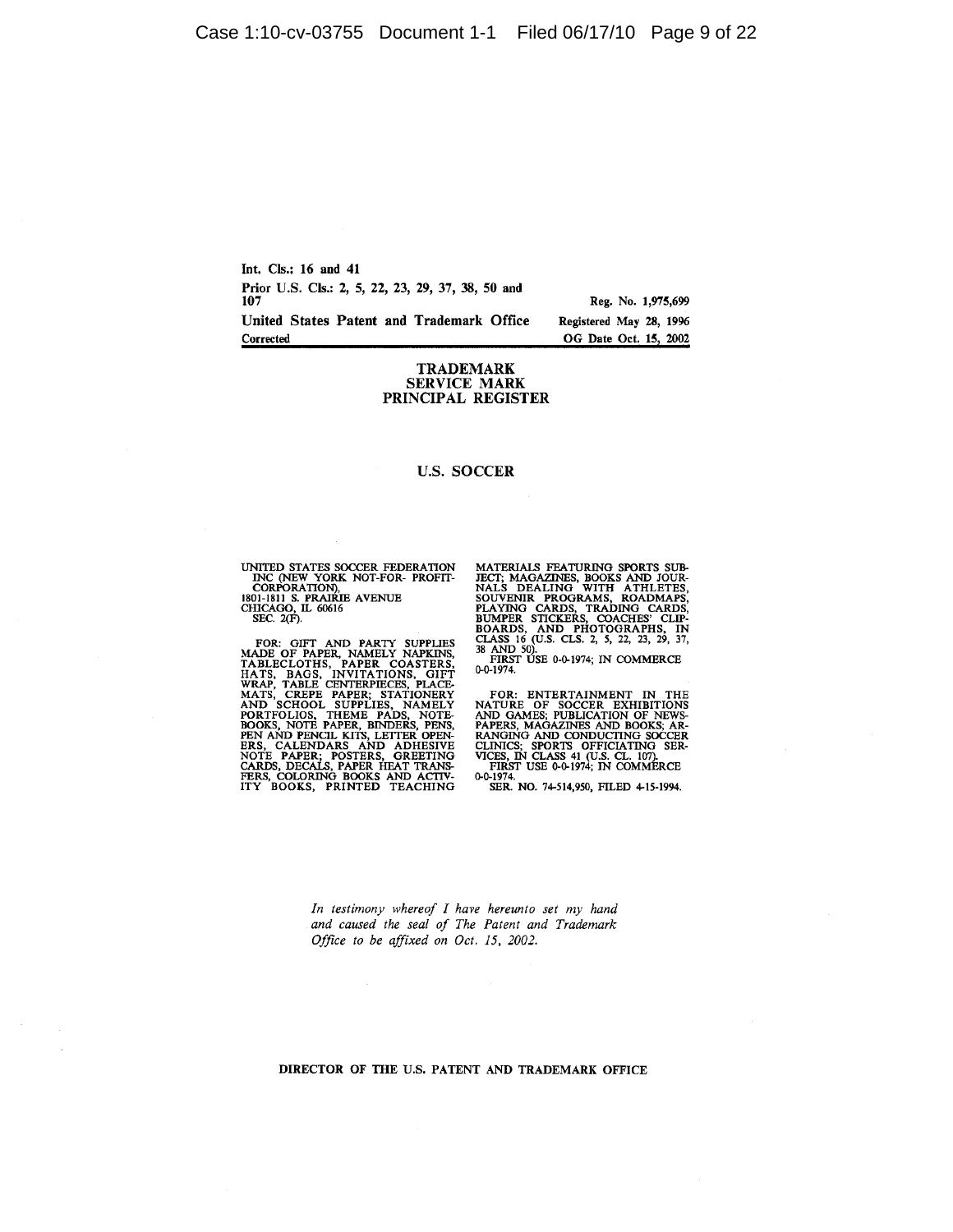# **EXHIBIT D**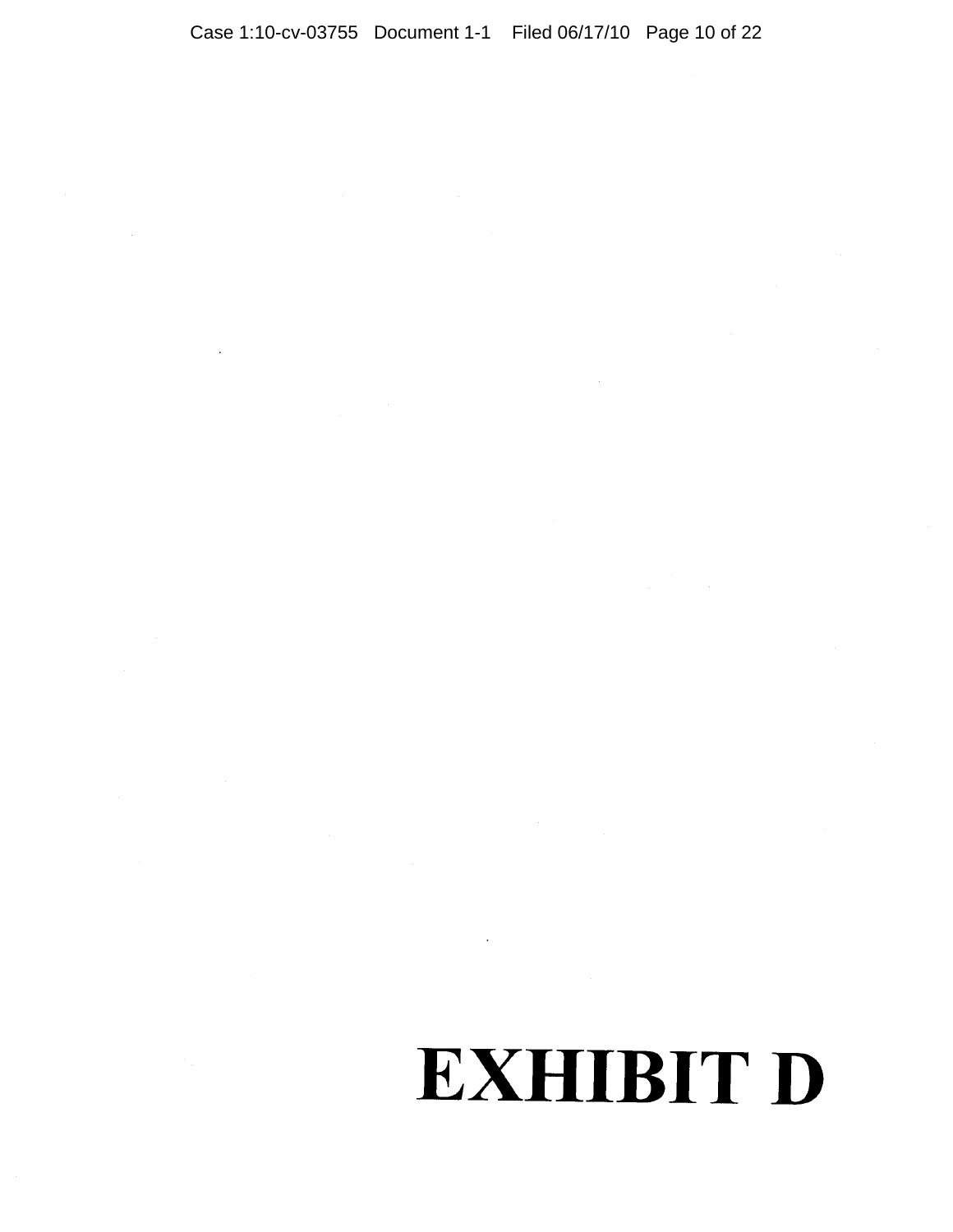Int. Cls.: 21 and 24 Prior U.S. Cls.: 2, 13, 23, 29, 30, 33, 40, 42, and 50 Reg. No. 2,157,799 **United States Patent and Trademark Office** Registered May 12, 1998

# **TRADEMARK** PRINCIPAL REGISTER



UNITED STATES SOCCER FEDERATION (IL-LINOIS CORPORATION) 1801-1811 S. PRAIRIE AVENUE CHICAGO, IL 60616

FOR: TANKARDS, MUGS, CUPS AND<br>DRINKING GLASSES, PLATES AND DISHES, COASTERS NOT MADE OF PAPER OR LINEN, BOTTLE OPENERS AND WATER BOTTLES SOLD EMPTY, IN CLASS 21 (U.S. CLS. 2, 13, 23, 29, 30, 33, 40 AND 50).

**FIRST** USE 7-0-1997; IN COMMERCE  $7 - 0 - 1997.$ 

FOR: CLOTH BANNERS, IN CLASS 24 (U.S. CLS. 42 AND 50).

**FIRST**  $USE 7-0-1997;$ IN COMMERCE  $7 - 0 - 1997.$ 

THE LINING IS A FEATURE OF THE MARK AND NOT INTENDED TO INDICATE COLOR.

SN 75-977,020, FILED 1-27-1995.

JESSIE B. BILLINGS, EXAMINING ATTORNEY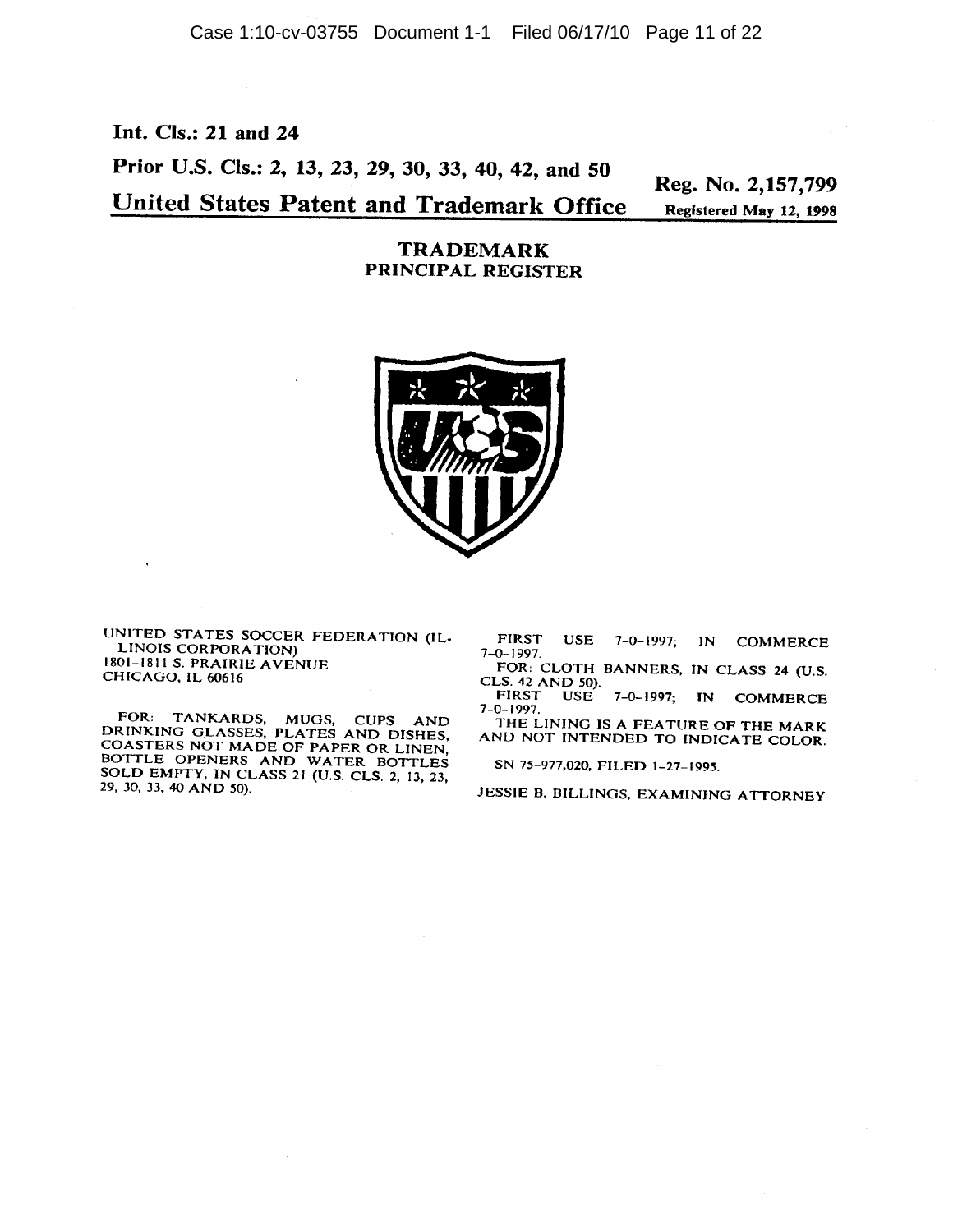# **EXHIBIT E**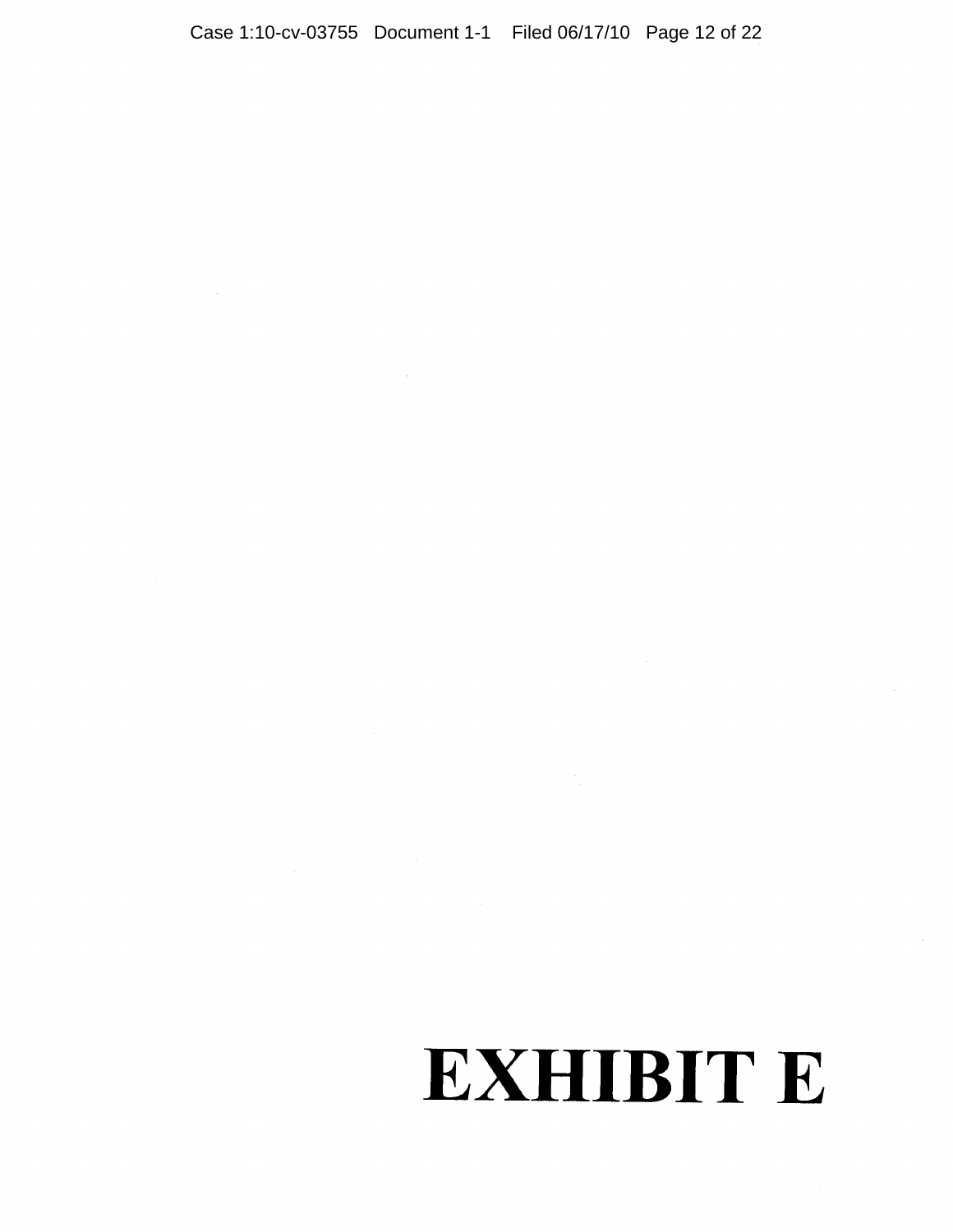Int. Cls.: 6, 16, 41 and 42

Prior U.S. Cls.: 2, 5, 12, 13, 14, 22, 23, 25, 29, 37, 38, 50, 100, 101 and 107

Reg. No. 2,235,888 Registered Mar. 30, 1999

**United States Patent and Trademark Office** 

**TRADEMARK SERVICE MARK** PRINCIPAL REGISTER



UNITED STATES SOCCER FEDERATION, INC. (NEW YORK NOT-FOR-PROFIT CORPORA-TION)

1801-1811 S. PRAIRIE AVENUE CHICAGO, IL 60616

FOR: LAPEL PINS OF NON-PRECIOUS METAL, IN CLASS 6 (U.S. CLS. 2, 12, 13, 14, 23, 25 AND 50).

USE 1-0-1996; IN COMMERCE **FIRST**  $1 - 0 - 1996.$ 

FOR: PRINTED MATTER AND PAPER AR-NAMELY, MAGAZINES, BRO-TICLES, PAMPHLETS AND SERIES OF CHURES, BOOKS CONCERNING SOCCER, IN CLASS 16 (U.S. CLS. 2, 5, 22, 23, 29, 37, 38 AND 50).

IN COMMERCE USE 1-0-1996; **FIRST**  $1 - 0 - 1996.$ 

FOR: PROVIDING SERVICES TO ADVANCE THE SPORT OF SOCCER IN THE UNITED STATES; NAMELY, CONDUCTING WORK-SHOPS, SPORTS CLINICS, AND SEMINARS IN THE FIELD OF SOCCER; PROMOTING AND STAGING OF ATHLETIC EVENTS; PUBLICA- TION OF BOOKS, NEWSPAPERS, AND MAGA-ZINES; CONDUCTING ENTERTAINMENT EX-HIBITIONS IN THE NATURE OF PARADES; PROVIDING SPORTS OFFICIATING SERVICES; CONDUCTING ENTERTAINMENT IN THE NATURE OF SOCCER EXHIBITIONS AND GAMES, IN CLASS 41 (U.S. CLS. 100, 101 AND 107).

IN COMMERCE USE 1-0-1996; **FIRST**  $1 - 0 - 1996.$ 

FOR: ASSOCIATION SERVICES; NAMELY, PROMOTING THE INTERESTS OF MEMBER SOCCER CLUBS, SCHEDULING GAMES AND PROMOTING INTEREST IN SOCCER; INFOR-MATION SERVICES; NAMELY, PROVIDING INFORMATION ABOUT THE SPORT OF SOCCER, IN CLASS 42 (U.S. CLS. 100 AND 101).

USE 1-0-1996; IN COMMERCE **FIRST**  $1 - 0 - 1996.$ 

OWNER OF U.S. REG. NOS. 1,907,163, 2,157,799 AND OTHERS.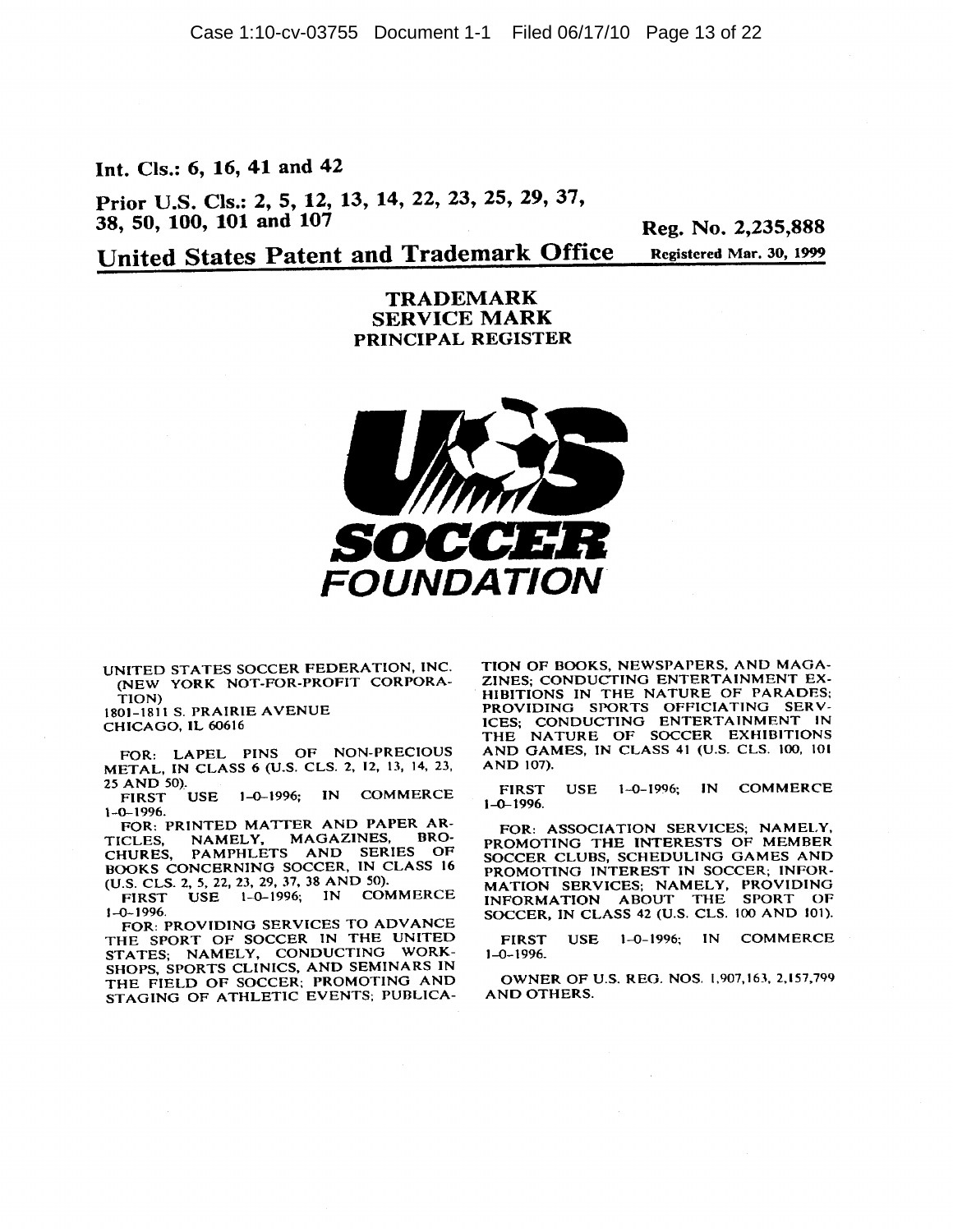2,235,888

NO CLAIM IS MADE TO THE EXCLUSIVE<br>UGHT TO USE "SOCCER FOUNDATION",<br>VPART FROM THE MARK AS SHOWN.

SER. NO. 75-451,584, FILED 3-17-1998.

 $\hat{\mathcal{A}}$ 

JOMINICK J. SALEMI, EXAMINING ATTOR-**NEY** 

 $\overline{\mathbf{y}}$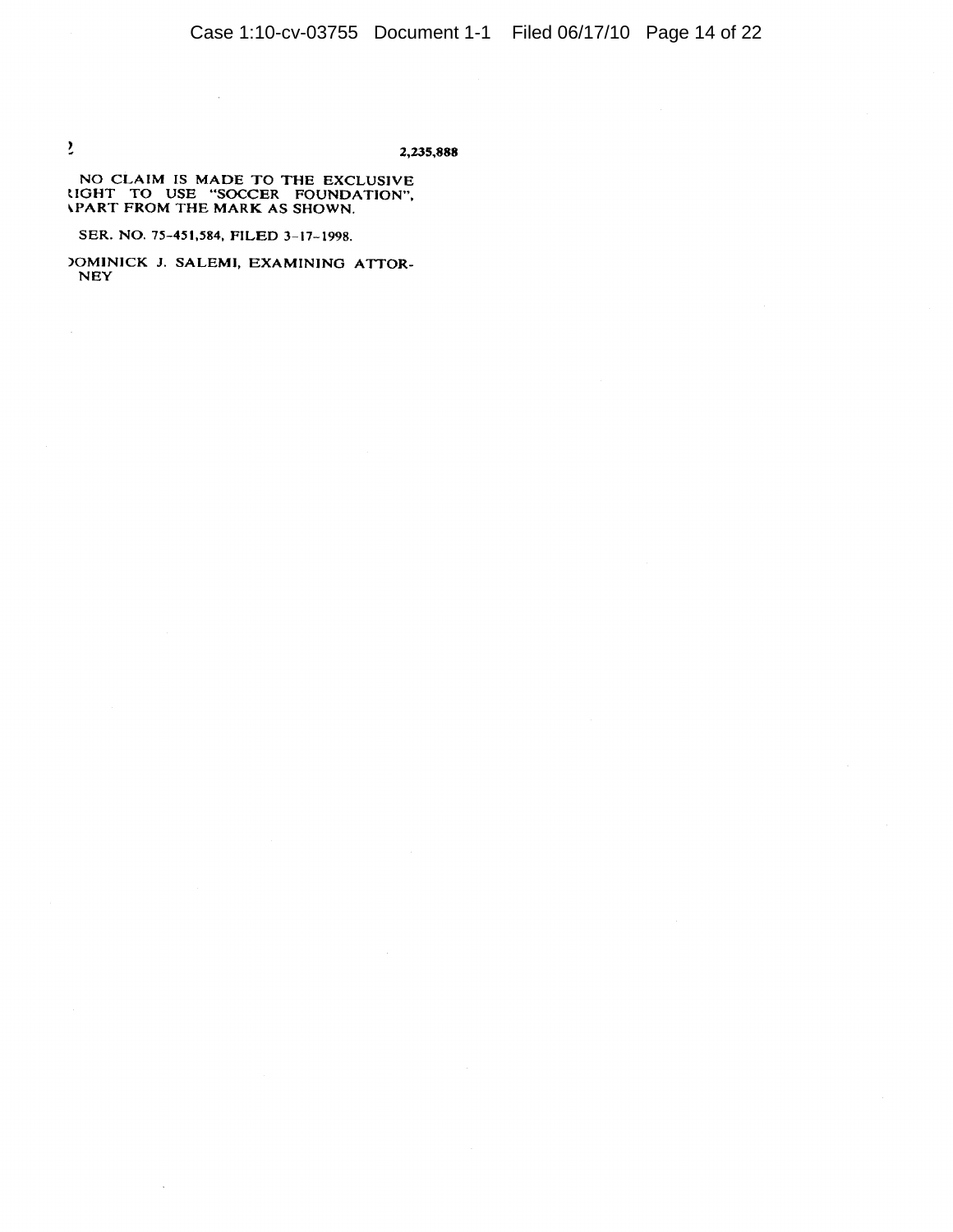# **EXHIBIT F**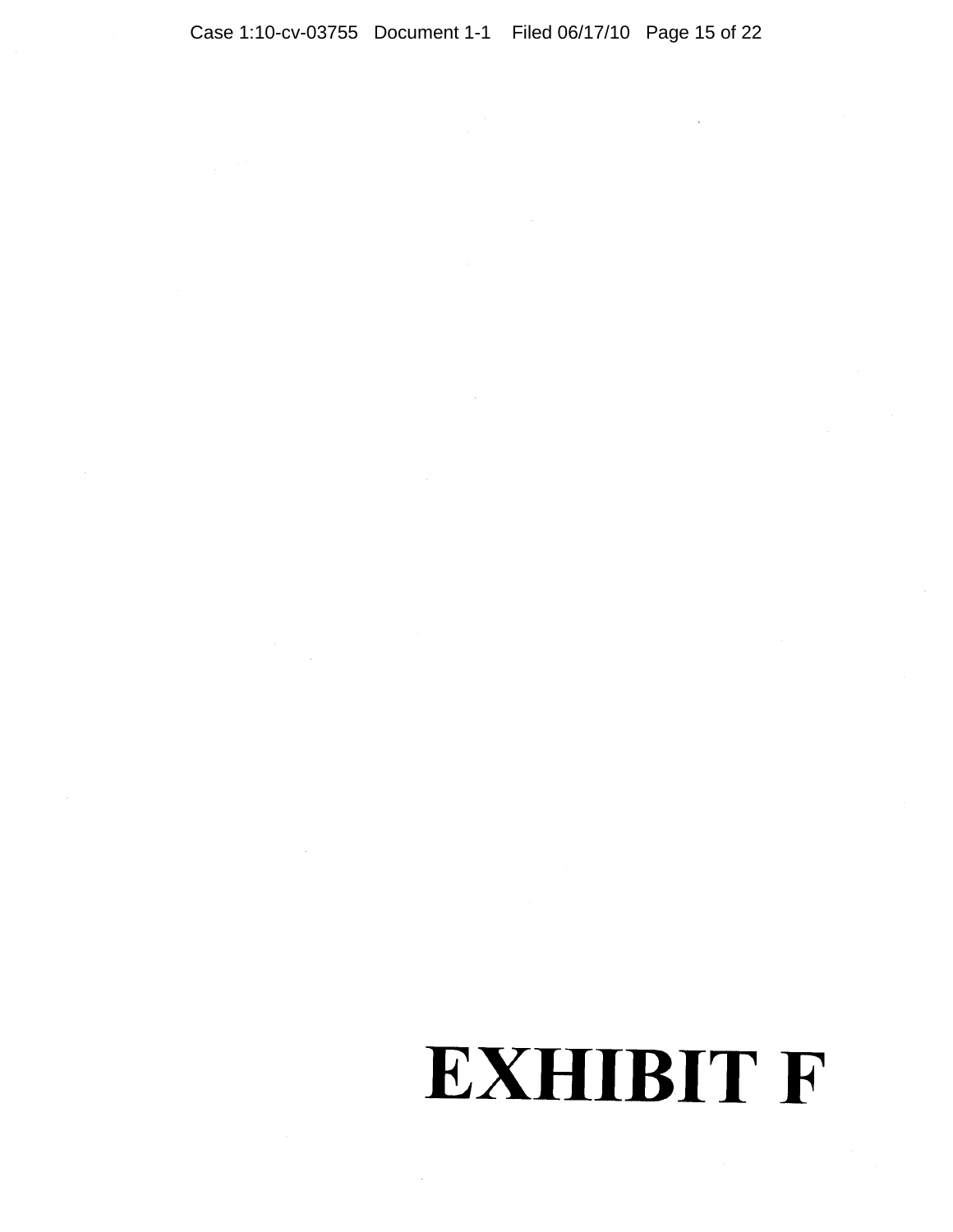Int. Cls.: 6, 16, 41 and 42

Prior U.S. Cls.: 2, 5, 12, 13, 14, 22, 23, 25, 29, 37, 38, 50, 100, 101 and 107

Reg. No. 2,327,950

#### **United States Patent and Trademark Office** Registered Mar. 14, 2000

# TRADEMARK **SERVICE MARK PRINCIPAL REGISTER**

### **U.S. SOCCER FOUNDATION**

UNITED STATES SOCCER FEDERATION, INC. (NEW YORK NOT-FOR-PROFIT CORPORA-TION

1801-1811 S. PRAIRIE AVENUE CHICAGO, IL 60616

FOR: LAPED PINS OF NON-PRECIOUS METAL, IN CLASS 6 (U.S. CLS. 2, 12, 13, 14, 23, 25 AND 50).

**FIRST** USE 1-0-1996; IN COMMERCE  $1 - 0 - 1996.$ 

FOR: PRINTED MATTER AND PAPER AR-TICLES; NAMELY, NEWSLETTERS, MAGA-ZINES AND BROCHURES RELATING TO THE SPORT OF SOCCER, IN CLASS 16 (U.S. CLS. 2,

5, 22, 23, 29, 37, 38 AND 50).<br>FIRST USE 1-0-1996; IN COMMERCE  $1 - 0 - 1996$ 

FOR: PROVIDING SERVICES TO ADVANCE THE SPORT OF SOCCER IN THE UNITED STATES, NAMELY, FUND RAISING, PRO-GRAM DEVELOPMENT, GRANT MAKING, AND SCHOLARSHIPS, IN CLASS 41 (U.S. CLS. 100, 101 AND 107).

**FIRST USE**  $1 - 0 - 1996$ IN **COMMERCE**  $1 - 0 - 1996.$ 

FOR: ASSOCIATION SERVICES; NAMELY, PROMOTING THE INTERESTS OF MEMBER SOCCER CLUBS, SCHEDULING GAMES AND PROMOTING INTEREST IN SOCCER; INFOR-MATION SERVICES; NAMELY, PROVIDING INFORMATION ABOUT THE SPORT OF SOCCER, IN CLASS 42 (U.S. CLS. 100 AND 101).

**FIRST** USE 1-0-1996; IN COMMERCE  $1 - 0 - 1996.$ 

OWNER OF U.S. REG. NOS. 1,905,586, 2,235,888 AND OTHERS.

NO CLAIM IS MADE TO THE EXCLUSIVE RIGHT TO USE "SOCCER FOUNDATION", APART FROM THE MARK AS SHOWN. SEC. 2(F).

SER. NO. 75-485,223, FILED 5-14-1998.

DOMINICK J. SALEMI, EXAMINING ATTOR-**NEY**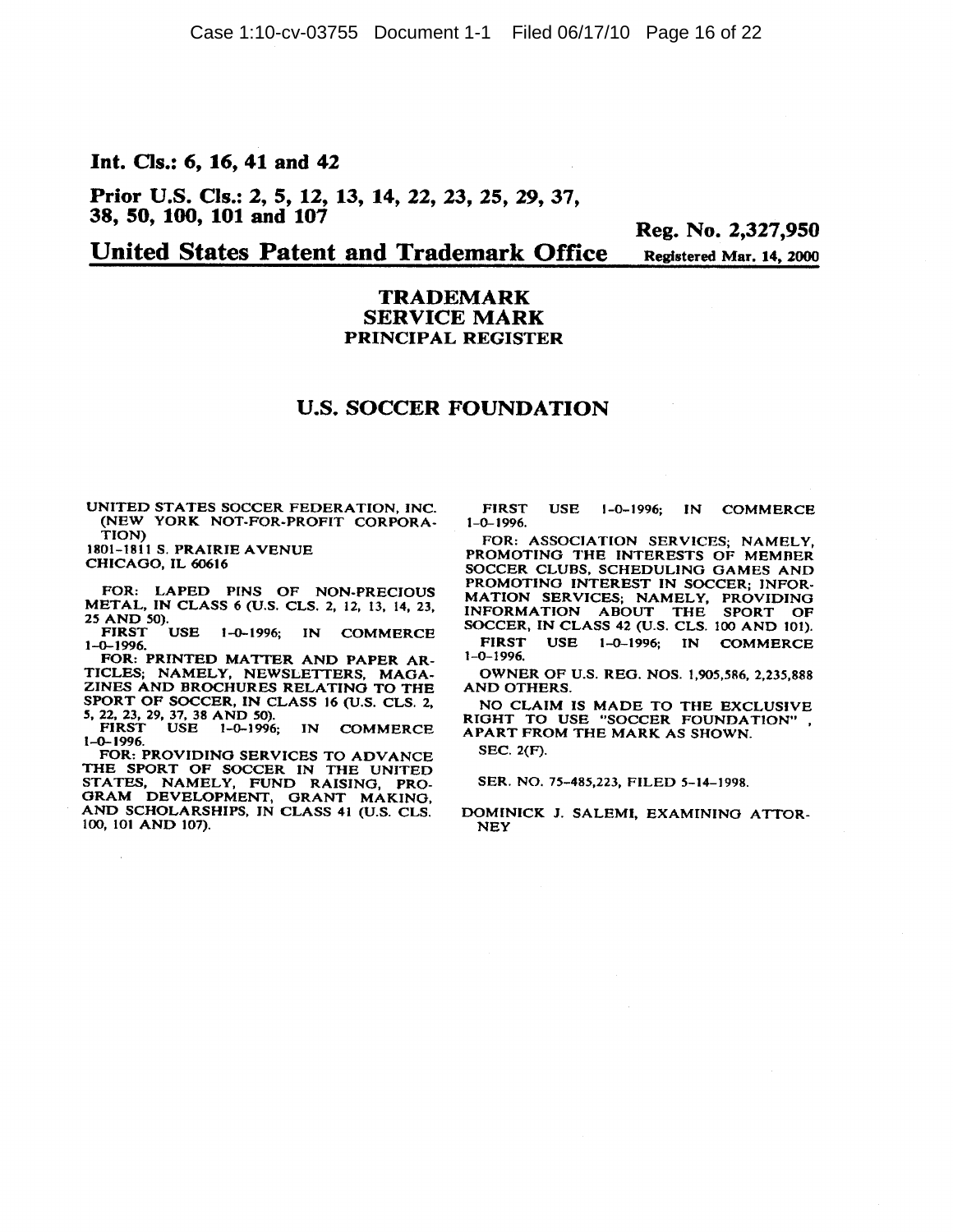# **EXHIBIT G**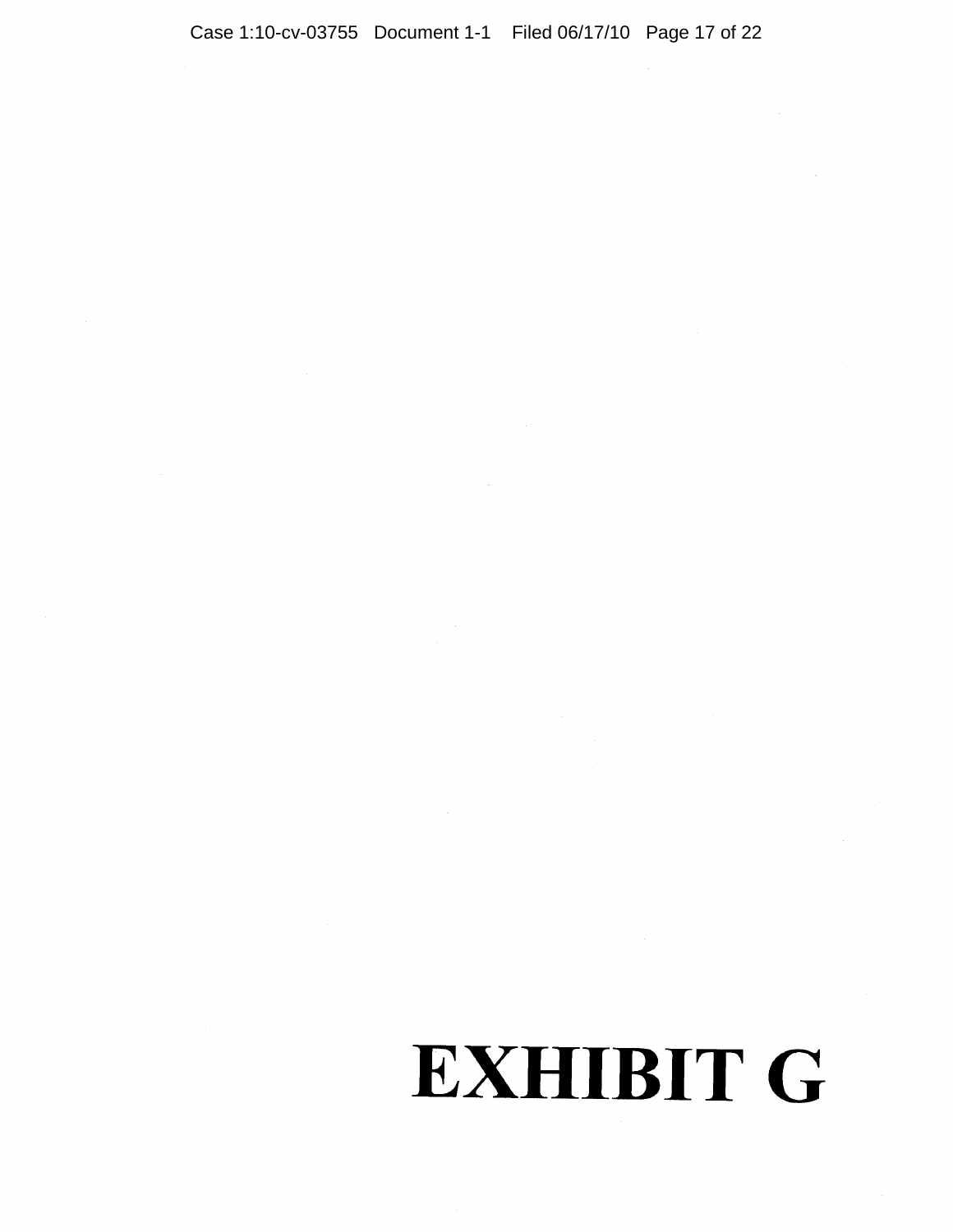Int. Cls.: 16, 18, and 25

Prior U.S. Cls.: 1, 2, 3, 5, 22, 23, 29, 37, 38, 39, 41, and 50

United States Patent and Trademark Office

Reg. No. 2,702,781 Registered Apr. 1, 2003

**TRADEMARK** PRINCIPAL REGISTER



UNITED STATES SOCCER FEDERATION, INC. (NEW YORK NOT-FOR-PROFIT CORPORA-TION) 1801-1811 S. PRAIRIE AVENUE CHICAGO, IL 60616

FOR: NEWSLETTERS IN THE FIELD OF SOC-CER, FOLDERS, STATIONERY-TYPE PORTFOLIOS AND PAPER WEIGHTS, IN CLASS 16 (U.S. CLS. 2, 5, 22, 23, 29, 37, 38 AND 50).

FIRST USE 3-0-2001; IN COMMERCE 3-0-2001.

FOR: SPORT BAGS, GYM BAGS, IN CLASS 18 (U.S. CLS. 1, 2, 3, 22 AND 41).

FIRST USE 2-0-2002; IN COMMERCE 2-0-2002.

FOR: JACKETS, T-SHIRTS, POLO SHIRTS, HATS AND CAPS, IN CLASS 25 (U.S. CLS. 22 AND 39).

FIRST USE 0-0-1999; IN COMMERCE 0-0-1999.

NO CLAIM IS MADE TO THE EXCLUSIVE RIGHT TO USE "SOCCER FOUNDATION", APART FROM THE MARK AS SHOWN.

SN 75-453,408, FILED 3-17-1998.

DOMINICK J. SALEMI, EXAMINING ATTORNEY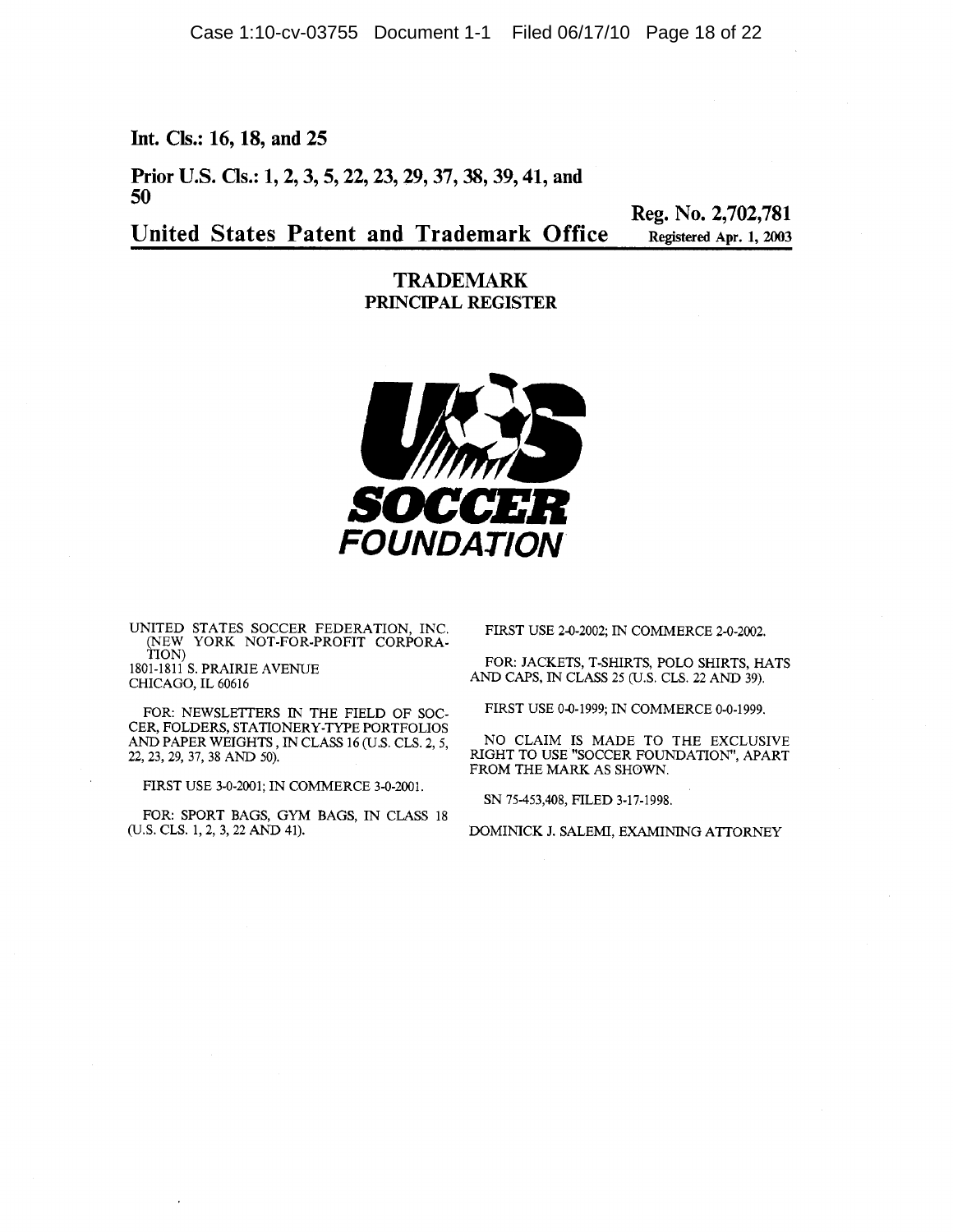# **EXHIBIT H**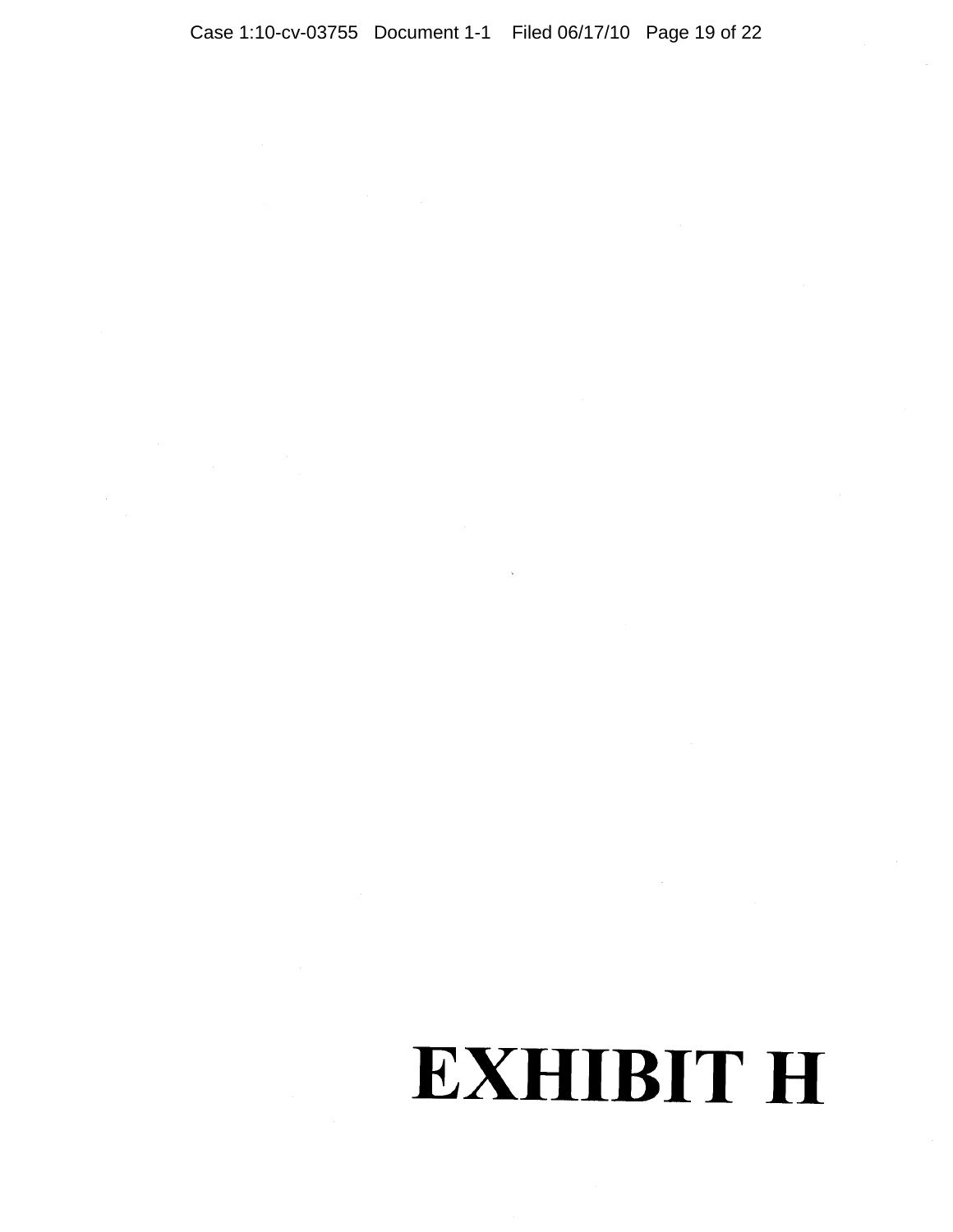Int. Cls.: 16, 18, and 25

Prior U.S. Cls.: 1, 2, 3, 5, 22, 23, 29, 37, 38, 39, 41, and 50

Reg. No. 2,702,785 Registered Apr. 1, 2003

# United States Patent and Trademark Office

### **TRADEMARK PRINCIPAL REGISTER**

# **U.S. SOCCER FOUNDATION**

UNITED STATES SOCCER FEDERATION, INC. (NEW YORK NOT-FOR-PROFIT CORPORA-TION) 1801-1811 S. PRAIRIE AVENUE CHICAGO, IL 60616

FOR: NEWSLETTERS IN THE FIELD OF SOC-CER, FOLDERS, STATIONERY-TYPE PORTFO-LIOS, AND PAPER WEIGHTS, IN CLASS 16 (U.S. CLS. 2, 5, 22, 23, 29, 37, 38 AND 50).

FIRST USE 3-0-2001; IN COMMERCE 3-0-2001.

FOR: SPORT BAGS, GYM BAGS, IN CLASS 18 (U.S. CLS. 1, 2, 3, 22 AND 41).

FIRST USE 2-0-2002; IN COMMERCE 2-0-2002.

FOR: JACKETS, T-SHIRTS, POLO SHIRTS, HATS AND CAPS, IN CLASS 25 (U.S. CLS. 22 AND 39).

FIRST USE 0-0-1999; IN COMMERCE 0-0-1999.

OWNER OF U.S. REG. NOS. 905,586, 2,235,888, AND OTHERS.

NO CLAIM IS MADE TO THE EXCLUSIVE RIGHT TO USE "SOCCER FOUNDATION", APART FROM THE MARK AS SHOWN.

SEC.  $2(F)$ .

SN 75-485,204, FILED 5-14-1998.

DOMINICK J. SALEMI, EXAMINING ATTORNEY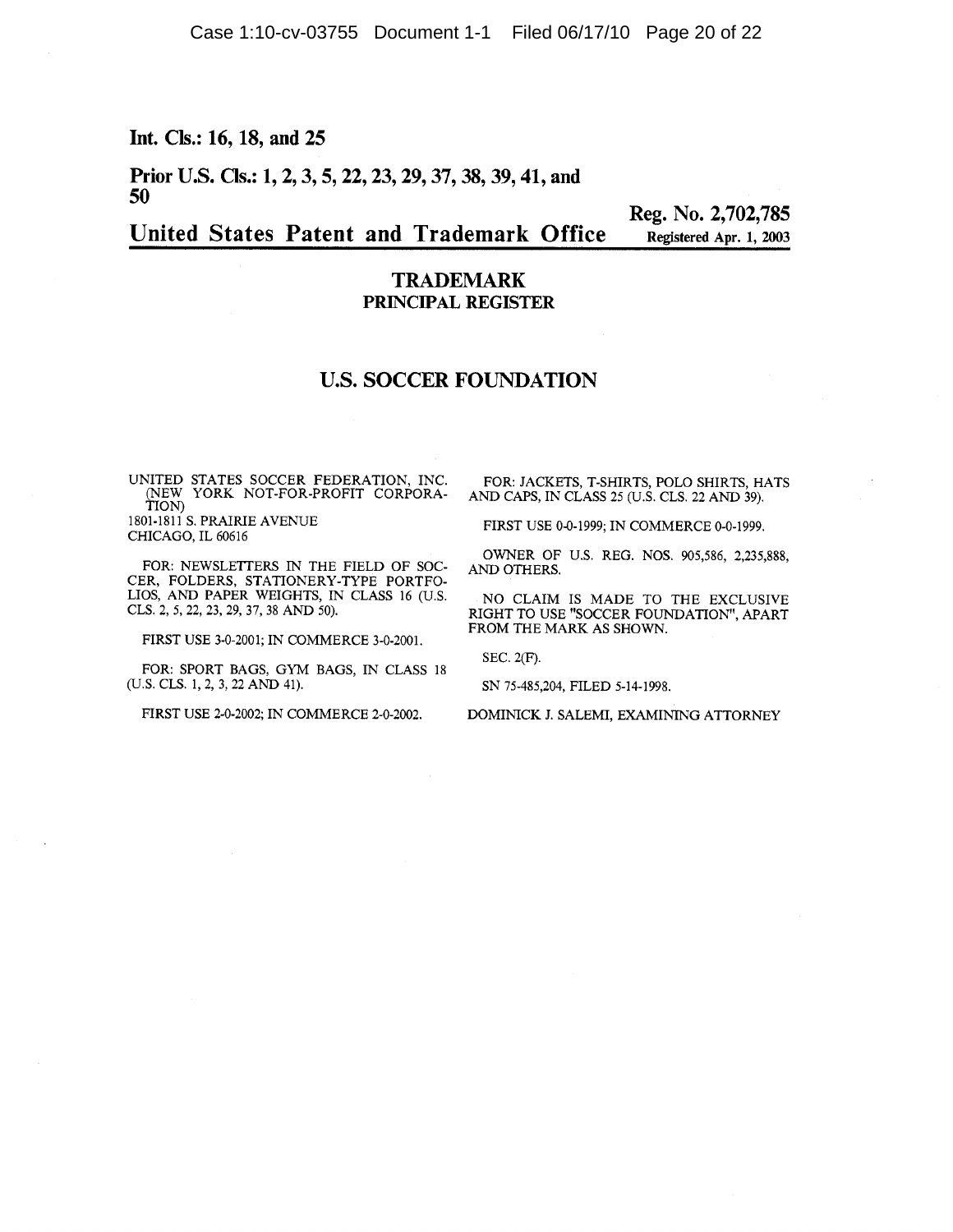# EXHIBIT I